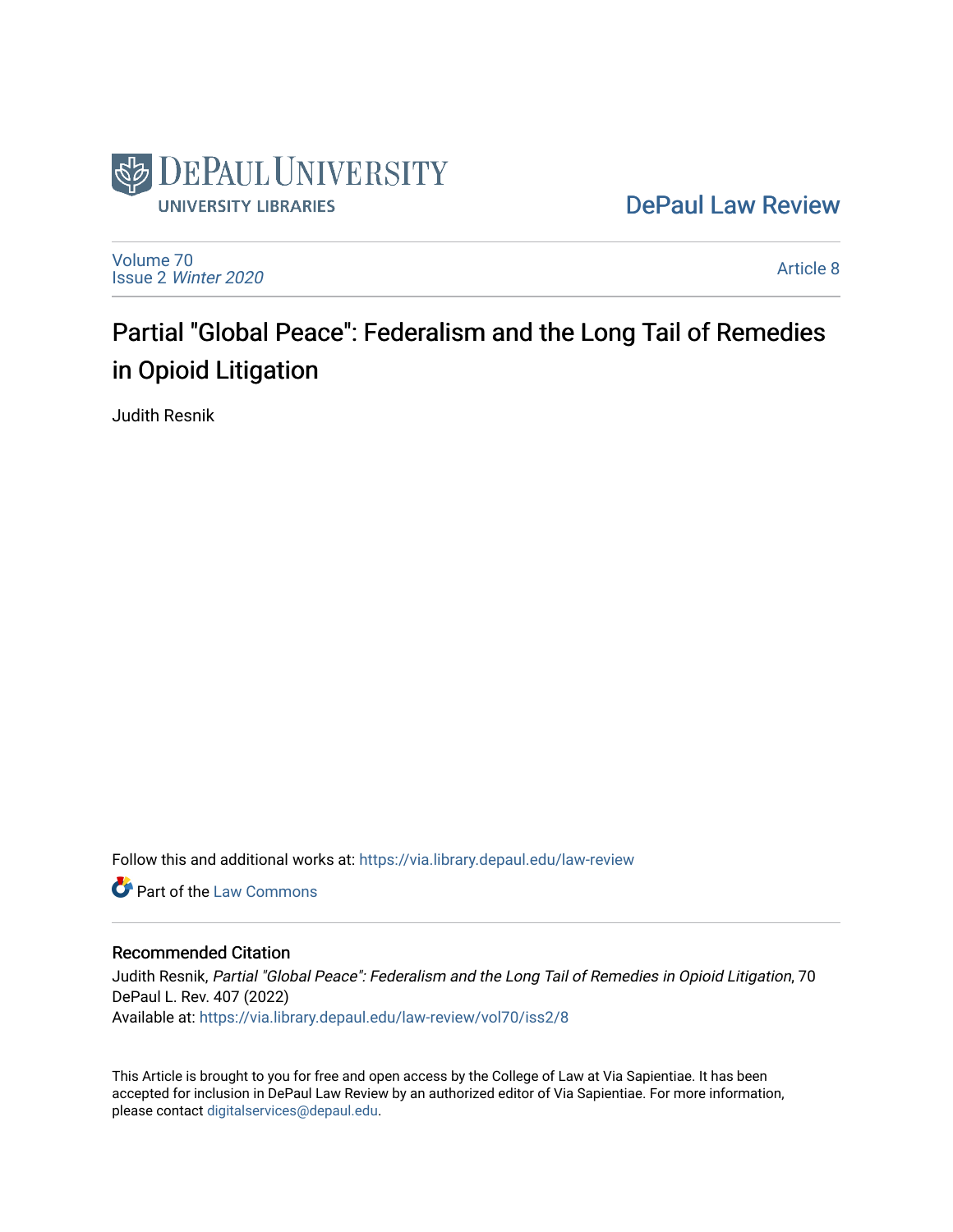### **PARTIAL "GLOBAL PEACE": FEDERALISM AND THE LONG TAIL OF REMEDIES IN OPIOID LITIGATION**

*Judith Resnik*<sup>1</sup>

#### ABSTRACT

*The Opioid Litigation yields important insights for federalism and for remedies in complex multi-party and multi-prong cases. This sprawling set of cases underscores that essentialized ideas of a set of fixed "state" and "federal" interests do not capture the diverse and often conflicting goals of states and subunits or of the national government. Likewise, this litigation serves as a reminder of the need to reframe assumptions about the role courts ought to play when considering settlements aiming "for global peace." Large-scale litigation is often thought to be a two-step process entailing a first decision to aggregate and a second step of either a trial or a settlement. But these forms of lawsuits do not end there. Law needs to clarify that a third step is needed because, even when interests are sufficiently homogenous to warrant aggregation at a litigation's inception and conclusion, differences can emerge thereafter when implementing remedies. Judges should use their authority to ensure that aggregated plaintiffs continue to have access to courts during all three phases of large-scale litigation. Recognition is needed that resolutions are partial because, after liability issues have been resolved, additional information often emerges about the individuals and entities to whom remedies are supposed to flow, and readjustments may be needed in the structure and allocation of relief.*

<sup>1.</sup> Judith Resnik, all rights reserved, 2021. Thanks to Stephen Landsman for inviting me to join, to Elizabeth Burch, Zachary Clopton, Abbe Gluck, Alexandra Lahav, and Theodore Rave for insightful analyses that prompted this commentary, and to the other participants in the Clifford Symposium. Wonderful research assistants, past and present, have taught me a lot. Thanks to Urja Mittal and Adela Lilollari for help on this essay. Like others, I have been a participant as a lawyer and court appointee—in some cases related to the issues about which I write. Moreover, this essay builds on my prior related work, as cited throughout, and on a related essay, that was also in press as this one was. *See* Judith Resnik, *Mature Aggregation and Angst: Reframing Complex Litigation by Echoing Francis McGovern's Early Insights into Remedial Innovation*, 84 LAW & CONTEMP. PROBS. 231 (2021).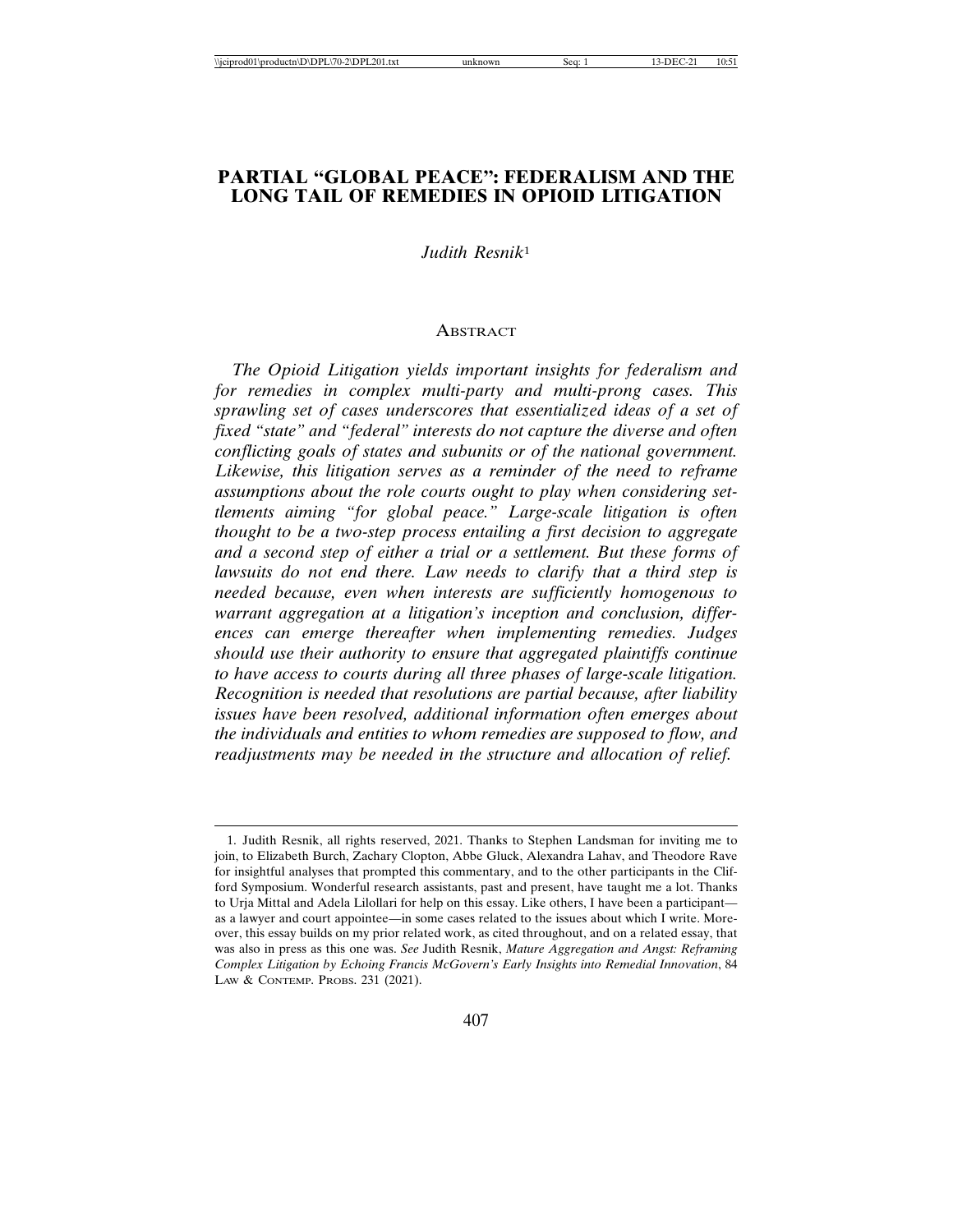Three serious papers coming from five authors grapple with courts' roles in the sprawling and complex interactions called the opioid litigation. In their essay, *Opioid Cases and State MDLs*, Zachary Clopton and Theodore Rave provide a remarkable map of some 430 cases in 48 states that were (as of the spring of 2020) pending outside the hundreds of lawsuits grouped within the federal multidistrict litigation (MDL) involving opioids.2 In her essay, *MDLs, Federalism, and the Opioid Epidemic*, Abbe Gluck examines what she calls "MDL federalism" as she analyzes the interplay among cases and participants in state and federal courts.3 In *Information for the Common Good in Mass Torts*, Alexandra Lahav and Elizabeth Chamblee Burch address the impact of courts on the development and dissemination of information about the marketing of these addictive drugs.<sup>4</sup> Important insights into litigation, courts, remedies, federalism, and political movements come from thinking about these articles together.

All are court-centric. The authors assume the vitality of courts as important vectors of decision-making in response to the harms of opioids. Even as they worry about limits and pitfalls, they focus on the contributions that courts have, can, and should make. In that sense, they are *cheerful* accounts. Lahav and Burch detail courts as information generators and disseminators. Clopton and Rave, and Gluck hone in on the struggles for power in the interactions between state and federal courts and among litigants, lawyers, special masters, and judges.

Why—given the many tensions and the underlying tragedy of addiction—call these discussions "cheerful"? Because the institutions at the heart of their inquiry—courts—are under siege. As Clopton and Rave have noted,<sup>5</sup> I have elsewhere raised concerns about the vulnerability of both state and federal courts on many dimensions. One issue is institutional capture, vividly enacted through heated conflicts over judicial nominations and elections in both federal and state courts. Another problem is the limited funding for state courts. States cannot print money. Moreover, many states are required to have balanced budgets and, sadly, many jurisdictions use courts as revenue centers—

<sup>2.</sup> Zachary D. Clopton & D. Theodore Rave, *Opioid Cases and State MDLs*, 70 DEPAUL L. REV. 2 (2021) [hereinafter Clopton & Rave, *Opioid Cases and State MDLs*]; D. Theodore Rave & Zachary D. Clopton, *Texas MDL*, 24 LEWIS & CLARK L. REV. 367 (2020).

<sup>3.</sup> Abbe R. Gluck, *MDLs, Federalism, and the Opioid Epidemic*, 70 DEPAUL L. REV. 2 (2021).

<sup>4.</sup> Alexandra D. Lahav & Elizabeth Chamblee Burch, *Information for the Common Good in Mass Torts*, 70 DEPAUL L. REV. 2 (2021).

<sup>5.</sup> *See* Zachary D. Clopton & D. Theodore Rave, *MDL in the States*, 115 NW. U. L. REV. 2 (2021); *see also* Clopton & Rave, *Opioid Cases and State MDLs*, *supra* note 2.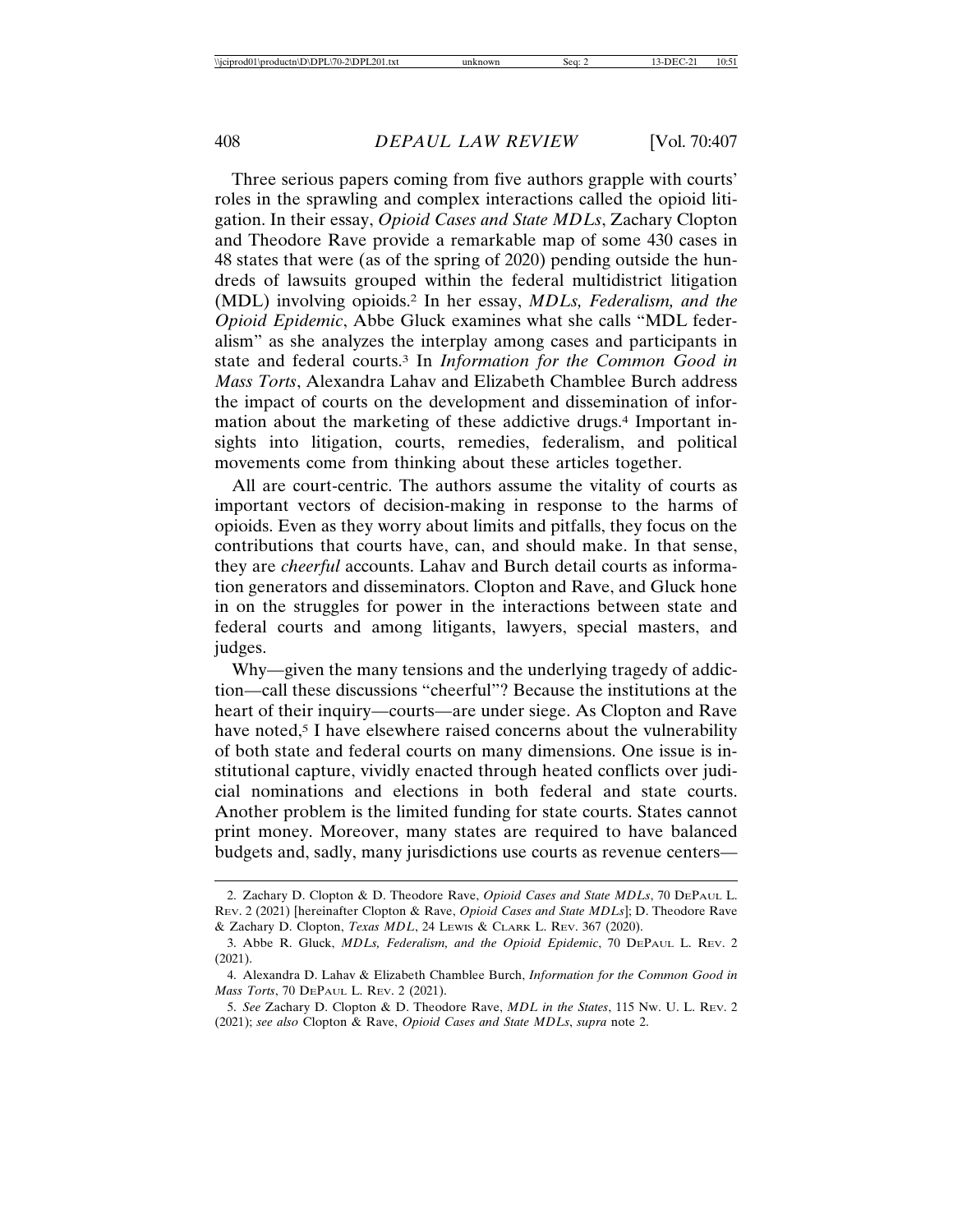extracting fines and fees from litigants to support local services and, at times, to line some of their coffers.<sup>6</sup>

On top of the morass of efforts to seat certain people as judges, to unseat others who are currently judges, and the struggles of courts for resources comes a third major difficulty: most of the people seeking to use courts have limited resources, and many are poor. In the federal courts, twenty-five percent of all the complaints filed, and fifty percent of all appeals are brought by people who have no lawyers.7 In the state courts, estimates are that lawyer-less cases are the norm, including in housing and household disputes.8

In contrast, through the papers published in this symposium, we can see what *rich* litigation looks like. Even as it is hard to account for and to analyze the vast number of filings (and Gluck, Clopton, and Rave do an impressive job of capturing the swirling set of activities), opioid litigation demonstrates what resources can bring to these manypronged disputes. I have long used the image of a Calder mobile for large-scale litigation as one way to underscore that the conventional triangle, typically proffered to depict court-based dispute resolution, does not capture the complex interactions in which participants realign, depending on the issues. Given the price of Calder mobiles, that imagery is particularly apt here.

I bring up the contrast between opioid litigation and the world of poor people, poor courts, and the politics of judicial selection to make a first point: social and political movements are what brought us the many lawsuits that are the subject of this symposium. What we are analyzing exists because, and only because, of innovations that, during the last several decades, changed the litigation landscape. People from various sectors pressed for legal recognition of diverse harms, and courts and legislatures responded. Lawyers and judges as well as legis-

<sup>6.</sup> *See* Judith Resnik & David Marcus, *Inability to Pay: Court Debt Circa 2020*, 98 N.C. L. REV. 361, 363 (2020); JUDITH RESNIK, ANNA VANCLEAVE, KRISTEN BELL, SKYLAR ALBERTSON, NATALIA FRIEDLANDER, ILLYANA GREEN, AND MICHAEL MORSE, ARTHUR LIMAN CTR. FOR PUB. INTEREST LAW, YALE LAW SCH., WHO PAYS? FINES, FEES, BAIL, AND THE COST OF COURTS (2018).

<sup>7.</sup> *See Judicial Business*, *tbls.B-19*, *U.S. Courts of Appeals – Pro Se Cases Filed, by Source (1997-2019)*, U.S. COURTS, https://www.uscourts.gov/report-names/judicial-business?tn=B-19&pt=All&t=All&m%5Bvalue%5D%5Bmonth%5D=&y%5Bvalue%5D%5Byear%5D=; *Judicial Business*, *tbls.C-13*, *U.S. District Courts* – *Civil Pro Se and Non-Pro Se Filings, by District (2004-2019)*, U.S. COURTS, https://www.uscourts.gov/report-names/judicial-business?tn=C-13 &pt=All&t=All&m%5Bvalue%5D%5Bmonth%5D=&y%5Bvalue%5D%5Byear%5D=; *see also* Judith Resnik, *Revising Our "Common Intellectual Heritage": Federal and State Courts in Our Federal System*, 91 NOTRE DAME L. REV. 1831, 1913–14 (2016).

<sup>8.</sup> NAT'L CTR. ST. CTS., THE LANDSCAPE OF CIVIL LITIGATION IN STATE COURTS 31–33 (2015).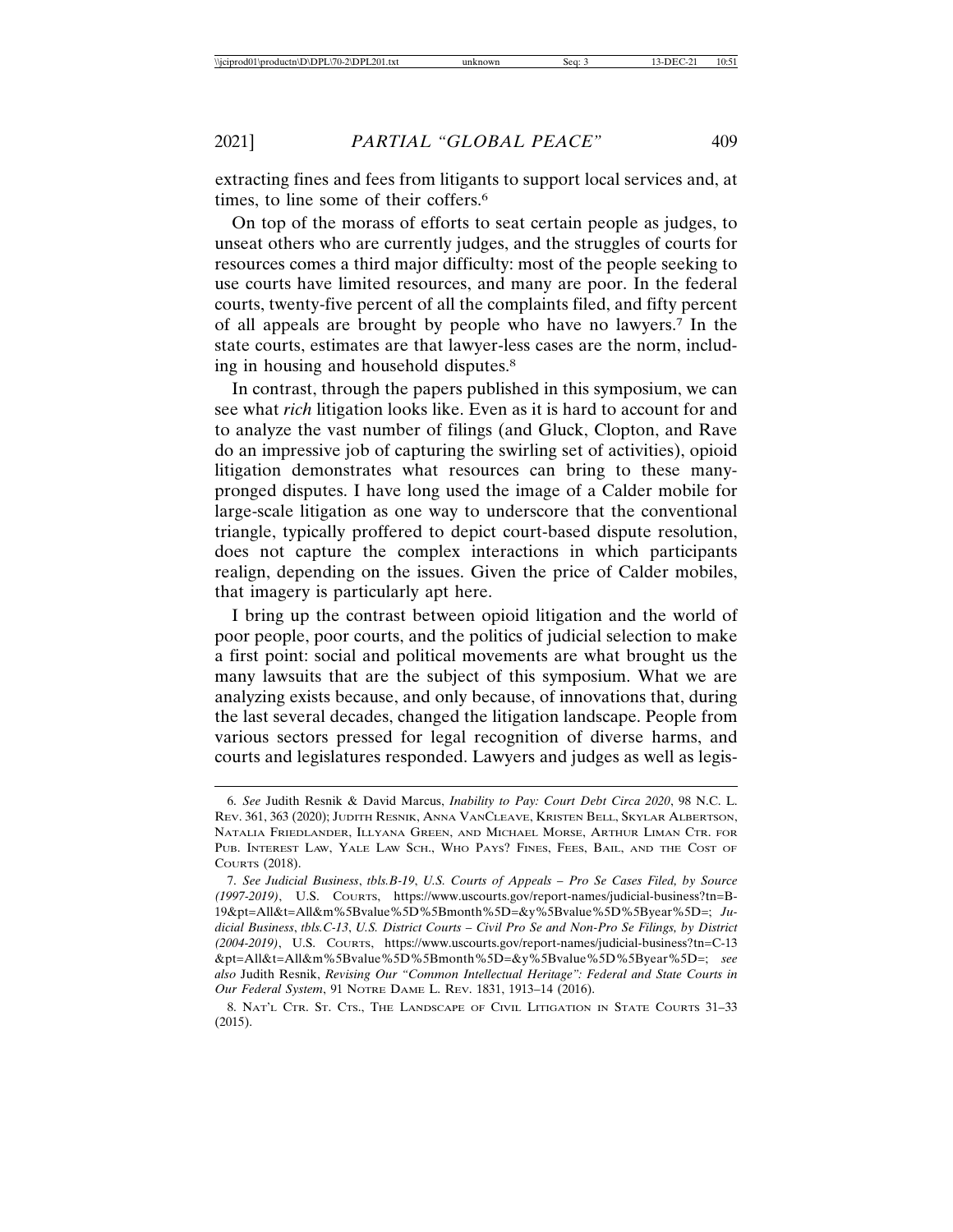latures put into place new rules to enable aggregation of parties and claims. Those conglomerates provide cross-litigant subsidies, economies of scale, and realign power between plaintiffs and defendants. Those procedures are the mechanisms by which causes of action and theories of liability and of remedy get into and stay in courts.9

The pressure to aggregate (and hence the shift in nomenclature from "cases" to "litigation") has come from across the spectrum, as aggregation can serve many interests. For example, in the middle of the twentieth century, corporate defendants—such as Central Hanover Bank and Trust—wanted to group together potential litigants because doing so would permit Central Hanover to avoid the risk of thousands of claimants challenging its decisions as a fiduciary.10 The famous litigation that resulted—*Mullane v. Central Hanover Bank & Trust*—is one example of a quest for "global peace," which has been a longstanding goal of aggregation. That aspiration (wistful, in this chaotic world) is predicated on the assumption that aggregation can bring a wide range of claimants into court and render binding and preclusive judgments.

As Lahav and Burch discuss, what happens in court is presumptively open to the public. Other potential claimants can learn about alleged injuries and, in the words of MDL, "tag along." The window that aggregation can open comes from procedures such as MDLs and class actions (both state and federal) and also because entities—states, municipalities, Indian tribes, and others including Congress (as Ken Feinberg reminded us at the Clifford Symposium with his reference to 9/11)—can also become involved. Many entities and many levels of government have the ability, as do individuals, to seek relief. All these many entities and levels of government have the ability, as do individuals, to seek relief.

The opioid litigation is a vivid example of these many forms of aggregation that facilitate access to courts. My second point is that nobody should take any aspects of access to court—for large or small cases, single-file or aggregated—for granted. Just as social and political movements brought into being various theories of liability, remedies, and procedures exemplified by the opioid litigation, other social and political movements are aiming to cut back on those theories and

<sup>9.</sup> I have previously documented and analyzed some of this history*. See* Judith Resnik, *From "Cases" to "Litigation"*, 54 LAW & CONTEMP. PROBS. 5, 19–20 (1991); Judith Resnik, *"Vital" State Interests: From Representative Actions for Fair Labor Standards to Pooled Trusts, Class Actions, and MDLs in the Federal Courts*, 165 U. PA. L. REV. 1765, 1780, 1805 (2017) [hereinafter Resnik, *"Vital" State Interests*].

<sup>10.</sup> Mullane v. Cent. Hanover Bank & Tr. Co., 339 U.S. 306, 309–10 (1950). *See* Resnik, "*Vital" State Interests*, *supra* note 9, at 1787–96*.*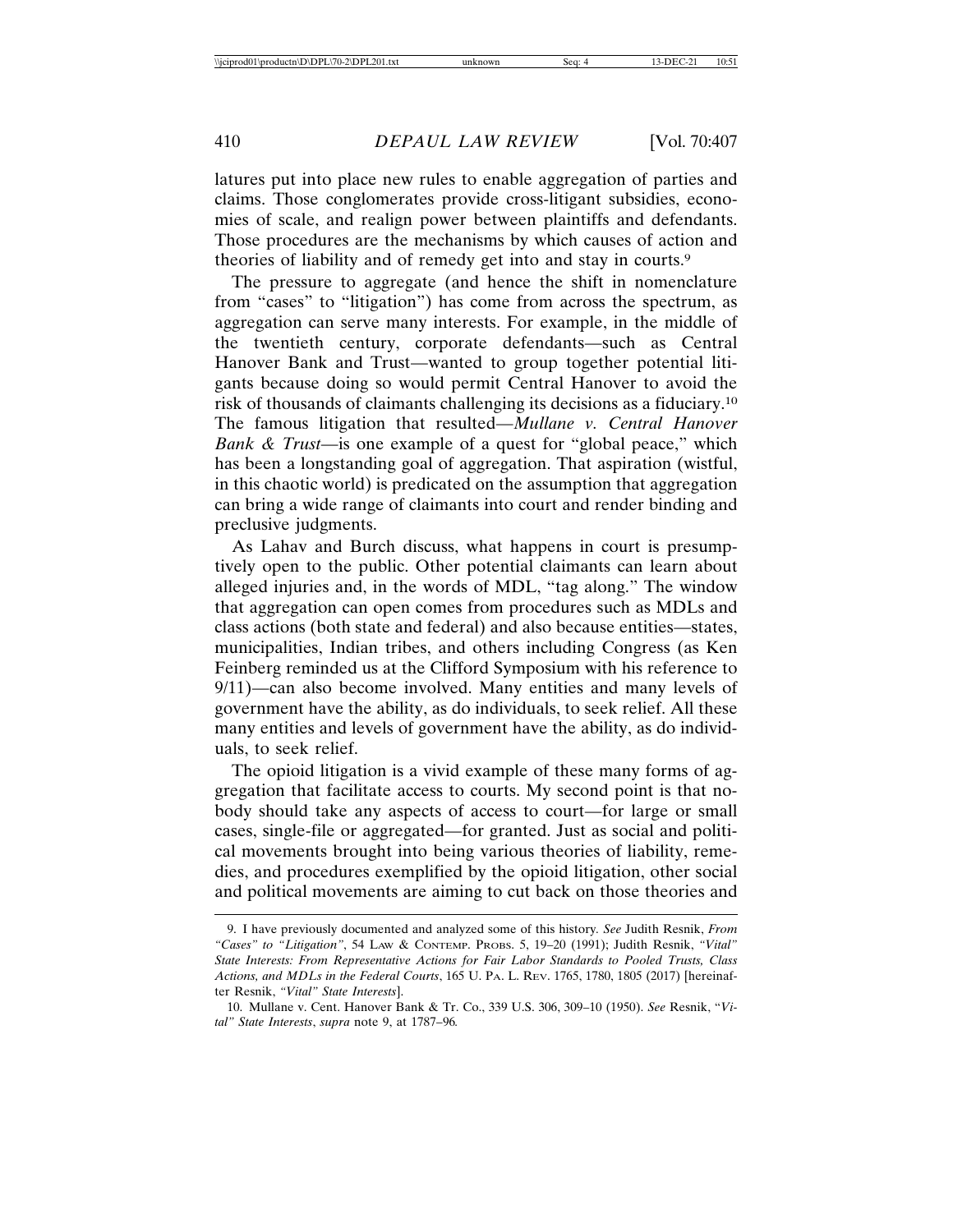on the use of courts for remedies and as routes by which information becomes public.

Efforts to limit class actions have been underway since 1966, when Federal Rule 23 was amended to enable more use of aggregation.<sup>11</sup> Success for those seeking to reduce the use of class actions has come through Supreme Court interpretations of the Rule.12 Cutbacks also have come via *ex ante* prohibitions on aggregate processing for consumers, employees, and purchasers of many services, which the U.S. Supreme Court has upheld by reinterpreting the 1925 Federal Arbitration Act.13 In the last decade, as its saliency increased, MDLs have also became embattled in what are sometimes called class action wars.

My third comment is about the breadth of the assault on courtbased decision-making. The thoughtful article by Lahav and Burch analyzes information suppression in courts. In addition, mandates seeking to silence people are becoming commonplace before people use courts or other dispute resolution venues. An example comes from a major credit card company which, last fall, informed all of its customers that:

You and we agree that the arbitration will be confidential. You and we agree that we will not disclose the content of the arbitration proceeding or its outcome to anyone [unless compelled by law].14

This effort to silence arbitration users is, at one level, puzzling because almost no one uses the arbitration process to which such clauses refer. In its 2015 study, the Consumer Financial Protection Bureau found virtually no take up by individuals who might have had claims about their loans and credit card charges.15 A parallel conclusion comes from data analyses that my students and I did, focused on consumer filings through arbitration against AT&T. We honed in on AT&T because it had succeeded in 2011 in the U.S. Supreme Court in

14. That text comes from a form that I received in a letter, sent by American Express and entitled Notice of Important Changes to Your Cardmember Agreement, September 2019. Analyses of the law on clauses aiming to silence users is in Judith Resnik, Stephanie Garlock & Annie J. Wang, *Collective Preclusion and Inaccessible Arbitration: Data, Non-Disclosure, and Public Knowledge*, 24 LEWIS & CLARK L. REV. 611, 614 (2020).

15. CONSUMER FIN. PROT. BUREAU, ARBITRATION STUDY: REPORT TO CONGRESS, PURSUANT TO DODD-FRANK WALL STREET REFORM AND CONSUMER PROTECTION ACT § 1028(A) 11 (2015).

<sup>11.</sup> *See* Resnik, *From "Cases" to "Litigation," supra* note 9, at 9; Resnik, "*Vital" State Interests*, *supra* note 9, at 1790–97.

<sup>12.</sup> Eisen v. Carlisle & Jacquelin, 417 U.S. 156, 184 (1974); Wal-Mart Stores, Inc. v. Dukes, 564 U.S. 338, 360–61 (2011).

<sup>13.</sup> AT&T Mobility LLC v. Concepcion, 563 U.S. 333, 336 (2011); Am. Express Co. v. Italian Colors Restaurant, 570 U.S. 228, 235, 239 (2013); Epic Sys. Corp. v. Lewis, 138 S. Ct. 1612, 1621–32 (2018).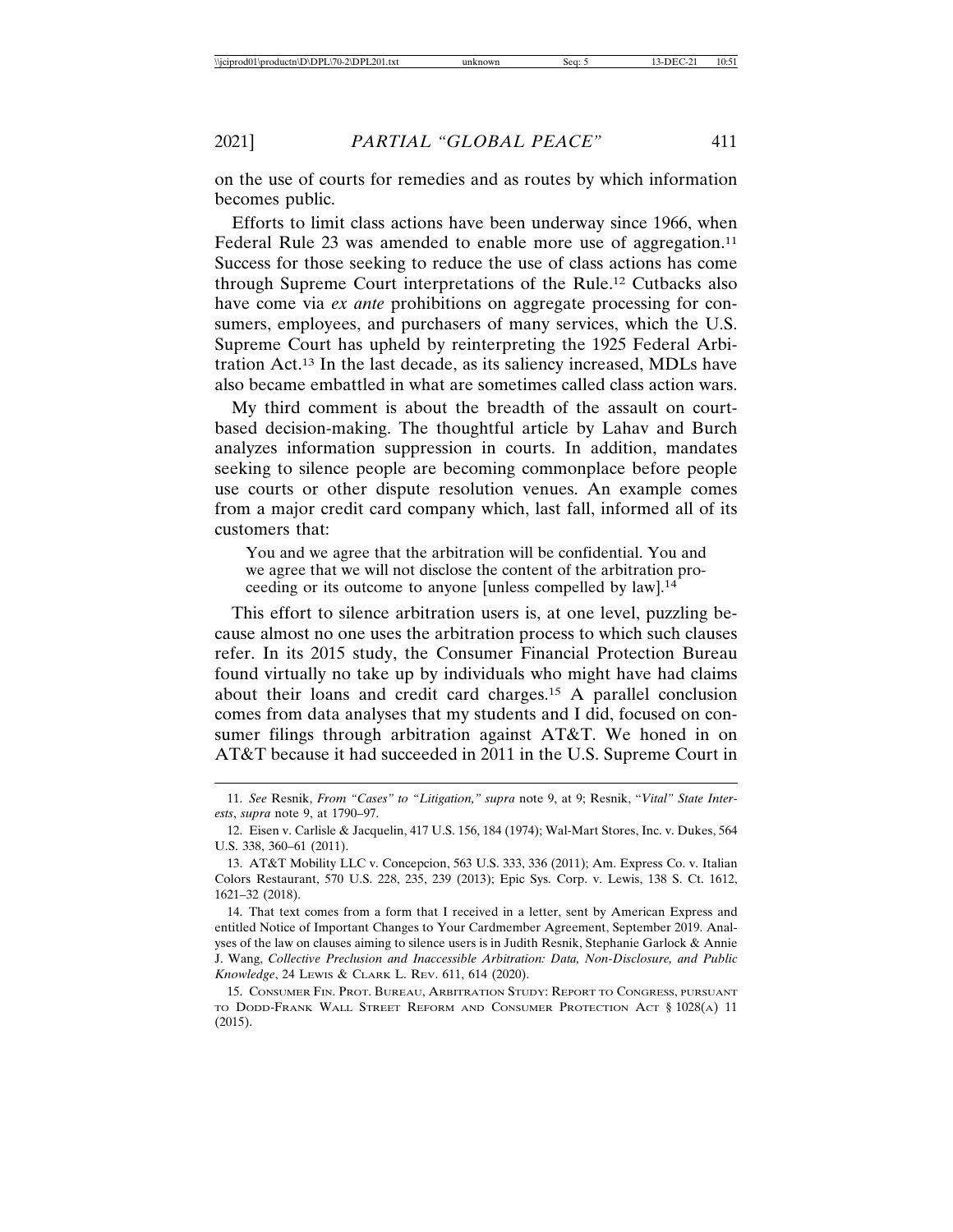enforcing a bar on class actions that it has imposed on its own customers.16 We had data to learn about filing rates because some state laws require such information from providers of consumer arbitration services. AT&T uses the American Arbitration Association (AAA), which complies with that mandate and posts data quarterly.<sup>17</sup> What we learned from a deep dive into the many web-based entries was that at some points between 2009 and 2017, fewer than thirty individuals sought relief in a given year against AT&T through the system it had imposed; between 2017 and 2019, on average, 172 individual claims were filed.18 During those years, AT&T had between 85 and 120 million customers.<sup>19</sup>

Given that low incidence of claims, the effort to impose a cone of silence through nondisclosure mandates could be surprising—absent another facet of the data that we examined about consumers' claims. What the filing data show is that, just as in claims involving opioids, aggregation is key; the lack of a ready way to aggregate explains the small number of single-filed claims per year. From the perspective of the entities imposing those mandates, cutting off aggregation has succeeded.

But not completely, as the market in arbitration claims is shifting somewhat, which explains why some companies are not only mandating single-file arbitrations but also adding nondisclosure clauses. Potential defendants aim to lower the visibility of both the disputes and of the means to resolve them. When information is suppressed, others cannot find and follow in the footsteps of the very few who pursue remedies. Moreover, opportunities are dimmed for public oversight of decision-makers and of disputants.

As detailed in the 2020 article, *Collective Preclusion*, even in smallvalue arbitrations, savvy lawyers and tech groups can create de facto aggregations. Stephanie Garlock, Annie Wang, and I found examples of lawyers and consumer advocates filing a sequence of "individual" claims to create bundles of tens or hundreds and shape de facto aggre-

<sup>16.</sup> *See Concepcion*, 563 U.S. at 336. *See generally* Judith Resnik, *Fairness in Numbers: A Comment on* AT&T v. Concepcion*,* Wal-Mart v. Dukes*, and* Turner v. Rogers, 125 HARV. L. REV. 78, 102, 112–118 (2011).

<sup>17.</sup> *See, e.g.*, CAL. CIV. PROC. CODE § 1281.96 (West 2020). To facilitate access to the data, we have created an online open access archive that compiles and preserves quarterly data from the American Arbitration Association. *See* Teresa Miguel-Stearns, *Yale Law School Consumer Arbitration Data Archive* (May 23, 2018, 7:58 PM), https://library.law.yale.edu/news/yale-law-schoolconsumer-arbitration-data-archive.

<sup>18.</sup> *See* Judith Resnik, *Diffusing Disputes: The Public in the Private of Arbitration, the Private in Courts, and the Erasure of Rights*, 124 YALE L.J. 2804, 2893–914 (2015).

<sup>19.</sup> Resnik, Garlock & Wang, *supra* note 14, at 627–37 (analyzing the AT&T data).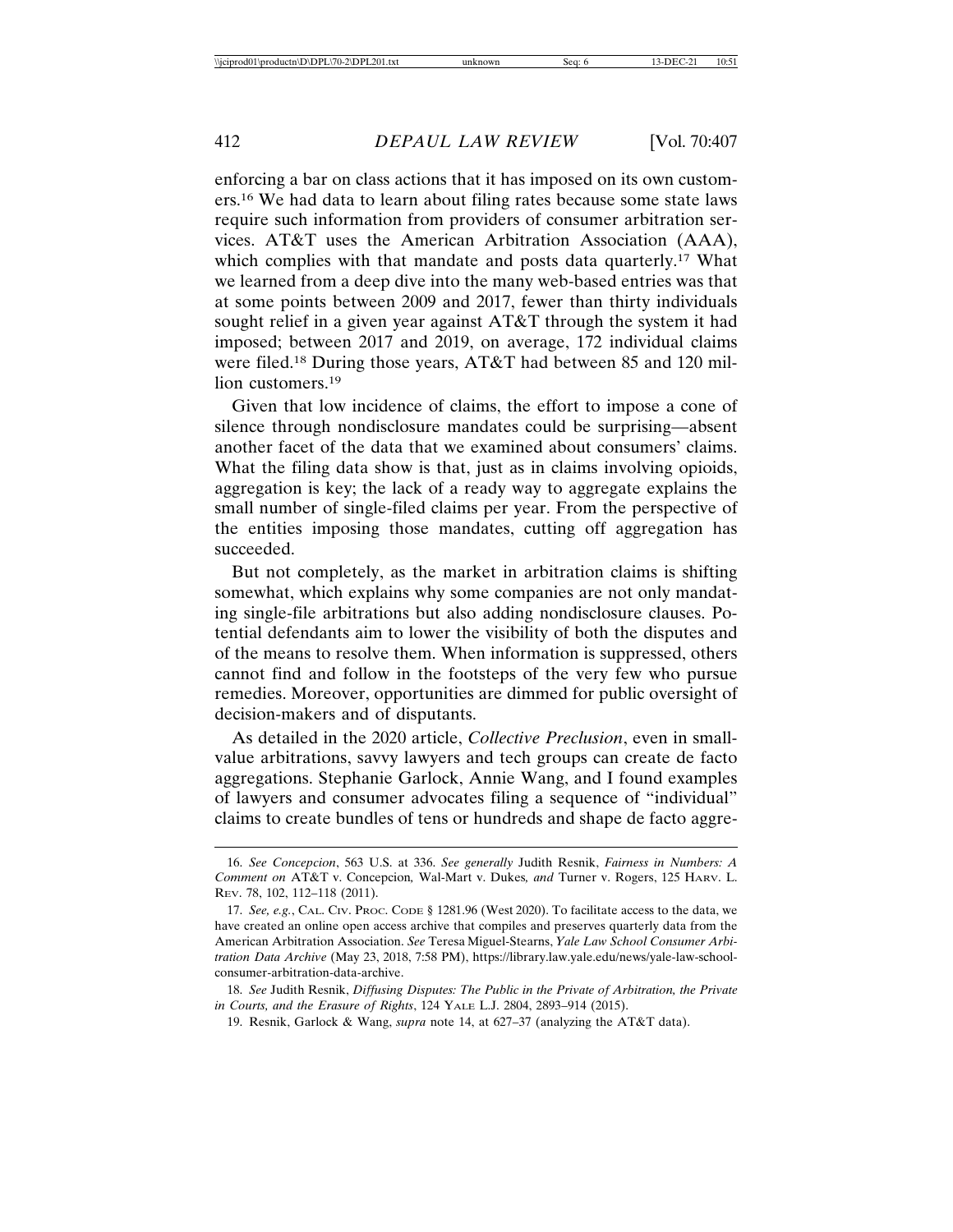gations.20 Under rules of some arbitration providers, such as the American Arbitration Association, the companies imposing mandates to arbitrate are required to pay arbitrators' fees.21 Dismayed at the prospect of doing so, some companies sought to escape from the very system that they had obliged their opponents to use.22 Thus, in addition to the description of conflicts over aggregation as class action and MDL "wars," the "information wars" that Burch and Lahav ably explore in their analysis are expansive, as illustrated by the example I have provided to augment what Burch and Lahav have discussed.

My fourth comment is that, while I share the views of Burch and Lahav about the import of and the contingency of openness in courts, more about the deployment of information needs to be addressed. We are all in debt to Jeremy Bentham, the great nineteenth-century theorist who celebrated "publicity" as a route to enabling his imagined "Tribunal of Public Opinion" to formulate and pursue welfarist ends.23 Yet Bentham not only helped to spawn rights of access to courts and other government activities; his insights were also foundational to the interest in and development of propaganda machines to harness "public opinion" for a variety of ends. Further, while Bentham's imagery was of a single tribunal, as if the public were an undifferentiated whole, that conceptualization is not sustainable in the twenty-first century. Rather than a unified public, we have seen more than vivid evidence of the many publics, and in these times, of riven publics. Moreover, we live in an age that understands information overload and information abuse. Our terms of art include misinformation, disinformation, and false facts. In addition, some members of the many publics use information dissemination to be predatory and exploitative.24

Those concerns explain my hesitancy about the focus of Lahav and Burch on "truth seeking." The tasks that adjudication addresses are broader: litigation aims both to understand some of what happened

<sup>20.</sup> *Id.* at 617–18, 663–67.

<sup>21.</sup> AM. ARB. ASS'N, CONSUMER ARBITRATION RULES 33–35 (2014); AM. ARB. ASS'N, EM-PLOYMENT/WORKPLACE FEE SCHEDULE: COSTS OF ARBITRATION (NOV. 1, 2019).

<sup>22.</sup> *See, e.g.*, Abernathy v. DoorDash, Inc., 438 F. Supp. 3d 1062, 1066 (N.D. Cal. 2020); *see also* Michael Corkery & Jessica Silver-Greenberg, *'Scared to Death' by Arbitration: Companies Drowning in Their Own System*, N.Y. TIMES (Apr. 6, 2020), https://www.nytimes.com/2020/04/06/ business/arbitration-overload.html.

<sup>23.</sup> Jeremy Bentham, *Constitutional Code*, *in* 9 THE WORKS OF JEREMY BENTHAM 377 (John Bowring ed., 1843).

<sup>24.</sup> *See generally* Judith Resnik, *The Functions of Publicity and of Privatization in Courts and Their Replacements (from Jeremy Bentham to #MeToo and* Google Spain*)*, *in* OPEN JUSTICE: THE ROLE OF COURTS IN A DEMOCRATIC SOCIETY (Burkhard Hess & Ana Koprivica Harvey eds., 2019).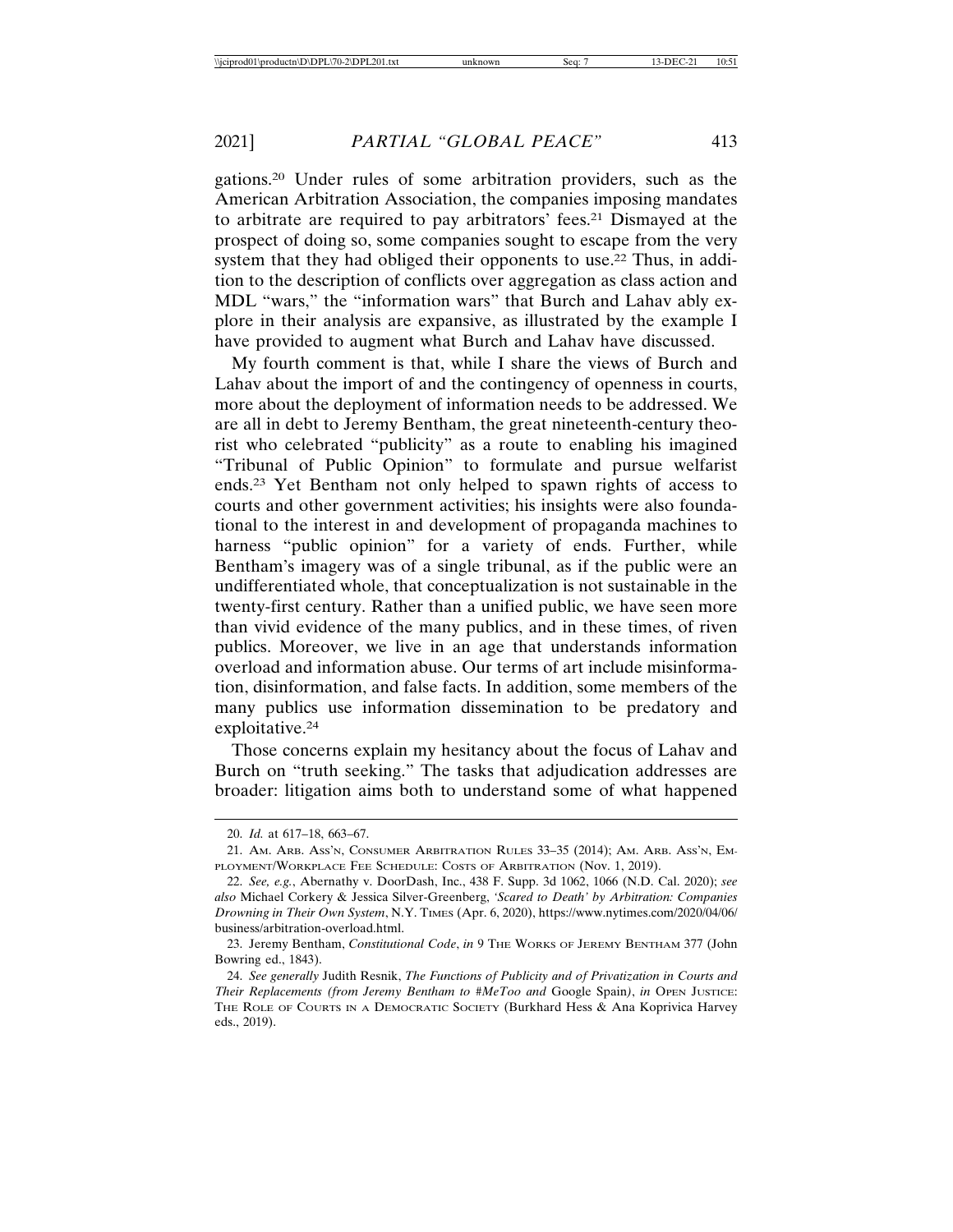that generated a dispute and to find ways to move forward—as the litigation surrounding opioids makes poignantly clear. Courts are potentially generative not only in terms of their ability to provide a retrospective accounting but also in terms of the potential to provide prospective structuring of remedies. Further, as Professors Gluck and Burch explain in another article, *MDL Revolution*, courts can be innovative.25 The range of remedies that can be fashioned reflect legal rules that set forth parameters for bargaining and for adjudication and the ways that participants find to generate new methods of redressing harms.

In the opioid litigation, arguments may exist about who causes which harms, but one premise is shared: the disputants, judges, and the public agree that opioid peddling caused harm. The central questions are how to shape remedies that will be useful and responsive and how to make allocations among claimants. What funds and other services should go to whom for what purposes with what caveats or limits? The conflicts are about the deep and hard underlying problems required to answer those questions and about what entities (including municipalities, states, and federal Indian Tribes, corporate defendants, plaintiffs' lawyers, judges, special masters, and the construct of a "negotiation class" as a surrogate for litigants) have roles in making these decisions.

My fifth comment is a reminder that opioid litigation is, of course, not the only time that the questions about how to manage large-scale conflicts have been asked, albeit not on this scale with this many discrete aggregate and individual claimants. The articles by Gluck and by Clopton and Rave reflect that the landscape of aggregation is "mature" in the sense that examples such as tobacco, phen-fen, emissions, oil spills and more can be found on which to build. New ideas such as a "negotiation class" have been proposed,26 yet some of the methods of coordination tried in the past have not been deployed.

I borrow the term "mature" from Frances McGovern, one of the most insightful participants/observers of the development of largescale litigation. Professor McGovern was working on opioid litigation at the behest of the Honorable Dan Polster, the federal district judge assigned to oversee the MDL, when McGovern died unexpectedly in

<sup>25.</sup> *See* Abbe R. Gluck & Elizabeth Chamblee Burch, *MDL Revolution*, 95 N.Y.U. L. REV. 1 (2021).

<sup>26.</sup> Francis E. McGovern & William B. Rubenstein, *The Negotiation Class: A Cooperative Approach to Class Actions Involving Large Stakeholders*, 99 TEX. L. REV. 73, 78–79 (2020). Judge Polster agreed to use that method, but was reversed by the Sixth Circuit. *See In re* Nat'l Prescription Opiate Litig., 976 F.3d 664 (6th Cir. 2020).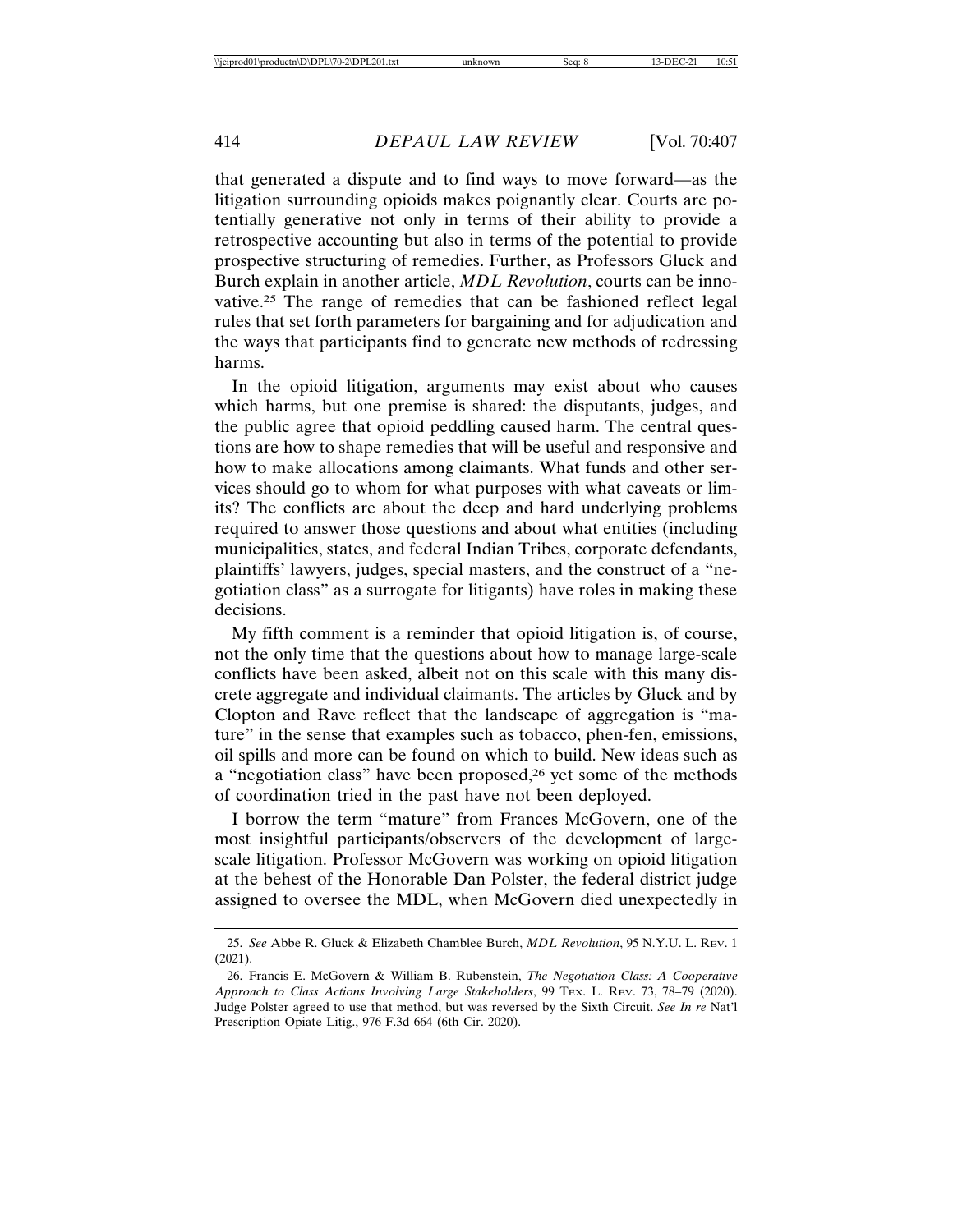2020. Many other judges had turned to Professor McGovern and, some decades ago, he had coined the phrase "mature tort" to argue that aggregation should only occur *after* many individual cases had been filed and litigated.<sup>27</sup> McGovern worried that if aggregation occurred "too early" (even as that metric is hard to pinpoint), it could prematurely abort development of issues and the unearthing of requisite information.

Despite the maturity of aggregation in some respects, more modes of coordination are available, and formats used in prior decades have yet to be deployed in opioid litigation. For example, in the 1980s, with the turn to courts for more mass tort actions, state court judges created a consortium—the mass tort litigating committee (MTLC)—to help judges in different jurisdictions coordinate across boundaries.<sup>28</sup> In 1997, the Federal Judicial Center, the National Center for State Courts, and the State Justice Institute produced the *Manual for Cooperation Between State and Federal Courts*, providing roadmaps for coordination and insights from participants.29

Descriptions come from practice manuals, both state and federal. For example, the Honorable Helen E. Freedman, who was a participant when sitting on the New York State Supreme Court, provided insights in an essay *Coordination of Litigation Within New York and Between Federal and State Courts* in the New York Practice Series "Commercial Litigation in New York State Courts," co-published by Thomson Reuters and the New York County Lawyers' Association. 3 Robert L. Haig, N.Y. Prac., Com. Litig. in New York State Courts § 18:25 (5th ed. 2020). Judge Freedman wrote:

However, at least one attempt to coordinate among state judges occurred at the time that the Judicial Panel for Multi-District Litigation (JPML) decided in 1991, after six prior applications had been rejected, to coordinate the asbestos litigation for cases filed in federal courts. A number of state judges, correctly anticipating that most new asbestos cases would then be brought in state courts, established a state Mass Tort Litigation Committee (MTLC) under the aegis of the Conference of Chief Justices to discuss techniques for managing asbestos cases. Using the good offices of Professor Francis E. Mc-Govern, MTLC obtained funding that would last for about five years from the State Justice Institute. The National Center for State Courts administered the State Justice Institute grant and handled logistical arrangements enabling the judges to meet with each other periodically in different cities. Although it was originally an asbestos litigation committee, the Committee's functions expanded to include other mass torts.

*Id.*

29. JAMES G. APPLE, PAULA L. HANNAFORD, & G. THOMAS MUNSTERMAN, MANUAL FOR COOPERATION BETWEEN STATES AND FEDERAL COURTS (1997). As they explained:

<sup>27.</sup> Francis E. McGovern, *Resolving Mature Mass Tort Litigation*, 69 B.U. L. REV. 659, 659 (1989).

<sup>28.</sup> *See* Francis E. McGovern, *Rethinking Cooperation Among Judges in Mass Tort Litigation*, 44 UCLA L. REV. 1851, 1863–64 (1997); Francis E. McGovern, *Toward a Cooperative Strategy for Federal and State Judges in Mass Tort Litigation*, 148 U. PA. L. REV. 1867, 1879, 1894 (2000); Byron G. Stier, *Resolving the Class Action Crisis: Mass Tort Litigation as Network*, 2005 UTAH L. REV. 863, 917 (2005); Glenn S. Koppel, *Toward A New Federalism in State Civil Justice: Developing a Uniform Code of State Civil Procedure Through a Collaborative Rule-Making Process*, 58 VAND. L. REV. 1167, 1199 (2005).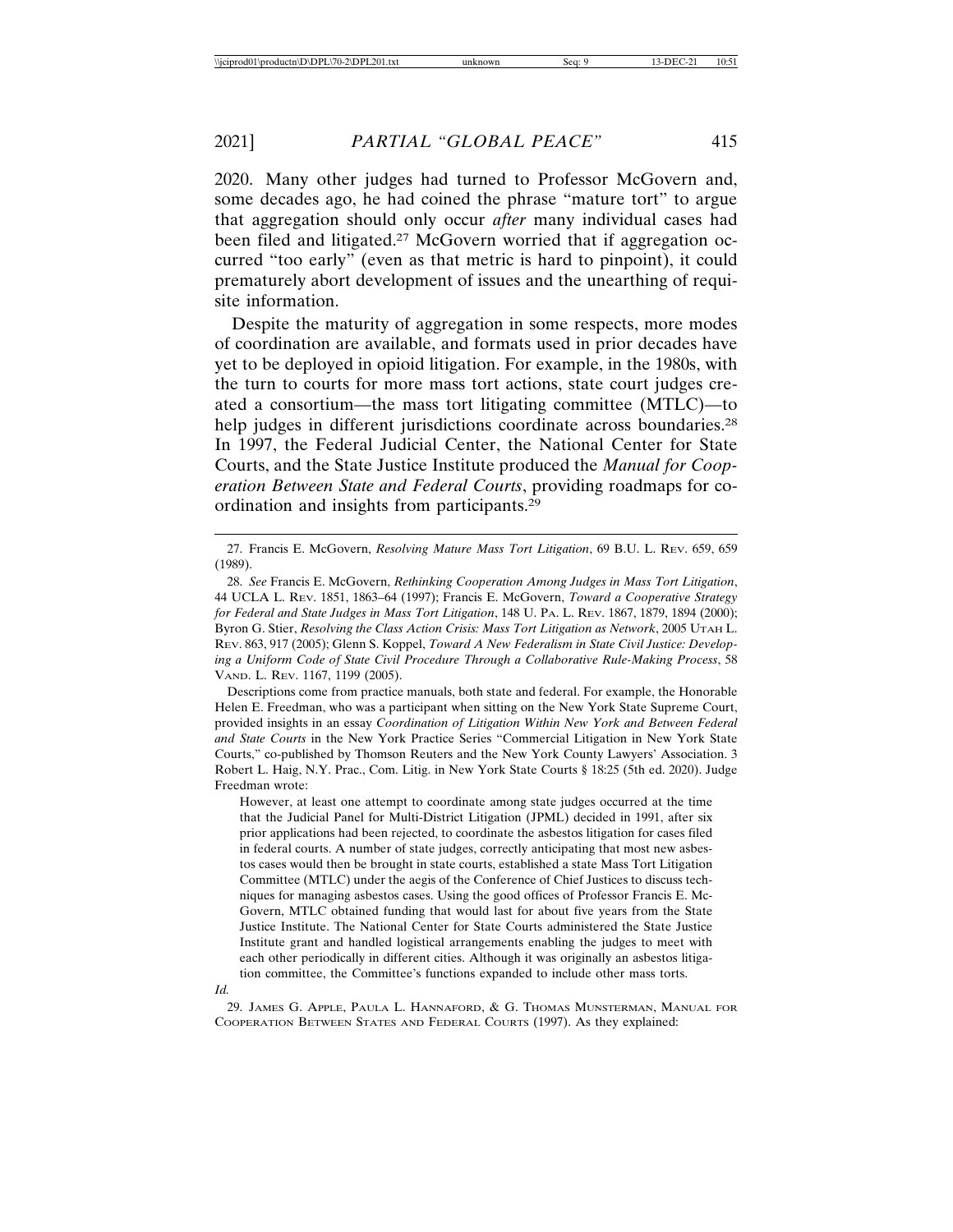In the late 1980s and 1990s, the Honorable Sam Pointer, who was the MDL judge for *In re MDL Breast Implant*, shaped a set of connections with these state court judges. Sitting in the federal court in Alabama, Judge Pointer interacted on a regular basis with more than two dozen state court judges from that many jurisdictions.<sup>30</sup> Further, Judge Pointer set up a structure to have some control over all of the attorneys involved in the MDL; he required contributions to what was termed the "common benefit fund" to fund joint discovery and support the structure for proceeding on behalf of the group in the MDL.<sup>31</sup>

Other parallels from the past decades involve federal and state judges who coordinated and, at times, literally sat together in the same courtroom. At one point in the *Brooklyn Navy Yard Asbestos Litigation*, Judge Jack Weinstein of the Eastern District of New York and Justice Helen Freedman in New York State's Supreme Court issued one opinion with two captions, one for each of their jurisdictions, and the ruling went into the docket of both jurisdictions.32 An example of joint settlement work comes from litigation involving the collapse of a hotel skywalk in Connecticut. Judge Robert Zampano of the U.S. Dis-

The Mass Tort Litigation Committee (MTLC), a standing subcommittee of the Conference of Chief Justices, serves as the state counterpart to the federal JPML. Although it lacks the authority to command state courts to engage in coordinated pretrial activities, the MTLC accomplishes some of the same tasks as the JPML by facilitating voluntary cooperation among state courts. In addition to active involvement in ongoing cases (e.g., coordinating discovery and trial schedules), the MTLC acts as a communication and information network, developing performance standards and standardized procedures for managing complex litigation. It also advises state and federal organizations e.g., the U.S. Congress and the Conference of Chief Justices—about the jurisdictional issues implicated by complex litigation. As these parallel efforts have been increasingly formalized in the respective judicial systems, state and federal courts are now advancing to the next logical stage of state–federal coordination of multijurisdictional litigation: the development of formal intersystem coordination.

*Id.* at 31. *See also* NAT'L JUD. C., RESOURCE GUIDE FOR MANAGING COMPLEX LITIGATION (2010); FED. JUD. CTR., NAT'L CTR. ST. CTS., COORDINATING MULTIJURISDICTION LITIGATION: A POCKET GUIDE FOR JUDGES (2013) [hereinafter COORDINATING MULTIJURISDICTION LITIGATION].

30. *In re* Silicone Gel Breast Implants Prods. Liab. Litig., 887 F. Supp. 1463 (N.D. Ala. 1995). *See, e.g.*, COORDINATING MULTIJURISDICTION LITIGATION, *supra* note 29, at 10 (discussing joint Daubert hearings in federal and state court); APPLE, HANNAFORD, & MUNSTERMAN, *supra* note 29, at 128 (listing comprehensive case-management orders for consolidated cases).

31. Order No. 27 (Approval of Revised Settlement Program and Injunctions), *In re* Silicone Gel Breast Implants Prods. Liab. Litig., No. 92-P-10000-S (N.D. Ala. Dec. 22, 1995) (on file with the author).

32. *See In re* E. & S. Dists. Asbestos Litig., 772 F. Supp. 1380, 1384 (E.D.N.Y. 1991); William W. Schwarzer, Nancy E. Weiss & Alan Hirsch, *Judicial Federalism in Action: Coordination of Litigation in State and Federal Courts*, 78 VA. L. REV. 1689, 1705 (1992); *Asbestos Litigation Crisis in Federal and State Courts: Hearings Before the Subcomm. on Intellectual Prop. and Judicial Admin. of H. Comm. on the Judiciary*, 102d Cong. 34–35 (1992) (statement of Helen Freedman, JJ., New York Supreme Court).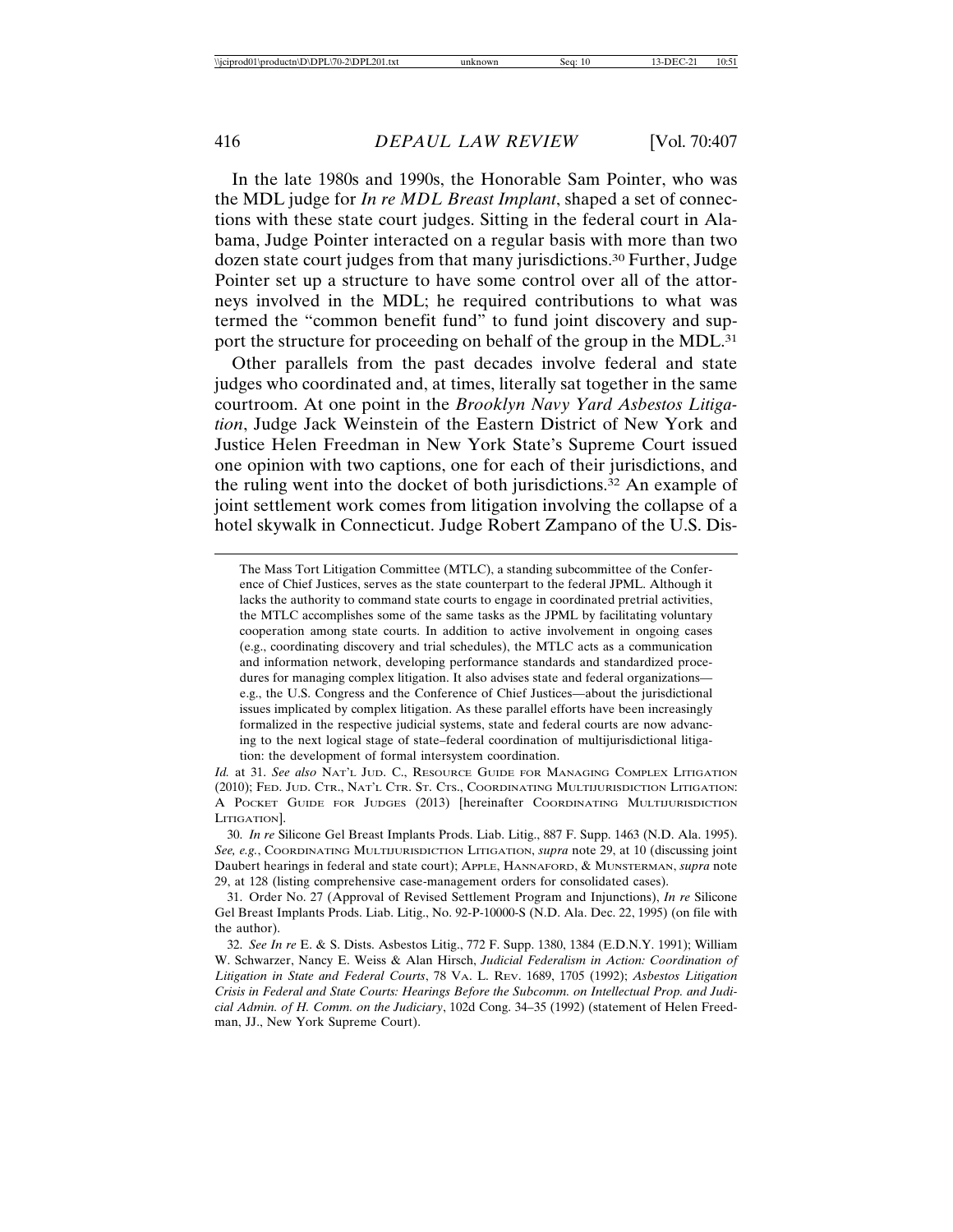trict Court of Connecticut and Judge Frank Meadow of Connecticut's Superior Court joined together in working with lawyers to shape settlements embracing cases in state and federal court.33

I am not suggesting that such coordination is easy. Moreover, it raises several questions, including whether parties should have access to information exchanged outside their presence among the judges and whether federal judges could have undue authority over cases not "in" their jurisdiction. Yet another issue of great saliency to lawyers is the sources of power through MDL that Judges Pointer and Weinstein exercised to organize cost and fee allocations, all in an era before Rule 23 authorized judges to superintend class action attorney selection and fees.34

What these examples underscore is that more alternatives in this federal system are available than have been utilized thus far in the opioid litigation. Whether sets of judges, lawyers, and litigants could have found a path to coordination, I do not know. Indeed, even as the actors in these cases are often (as Elizabeth Burch has written<sup>35</sup>) repeat players with a good deal of experiences in other cases, Clopton and Rave introduce us to some new participants—law firms working on state cases and not double dipping in the federal MDL. Clopton and Rave argue that these separate lawyers are one of the reasons why state cases can provide counterweights and complicate the power asserted by national actors. Moreover, as Gluck recounted at the symposium, Judge Polster's orders referenced coordination, where a shared document and discovery depository was created; yet the work was not formulated as a joint endeavor and, within short order, Gluck reported, defectors emerged who withdrew as a myriad of litigants and their lawyers jockeyed over authority and sequencing.36 Even if the hurdles were and are enormous, "mature" aggregation in this federation includes this array of methods for dispute resolution in addition to a federal MDL and litigation in state courts, in and outside of state MDLs.

<sup>33.</sup> Sam Howe Verhovek, *Pact Reached In Collapse Of Building*, N.Y. TIMES (Nov. 16, 1988), https://www.nytimes.com/1988/11/16/nyregion/pact-reached-in-collapse-of-building.html.

<sup>34.</sup> *See* Order No. 13A (Modifying Amount of Common Benefit Fund Assessment), *In re* Silicone Gel Breast Implants Prods. Liab. Litig., No. CV 92-10000-S (N.D. Ala. Dec. 28, 1999); *In re* Agent Orange Prod. Liab. Litig., 818 F.2d 145 (2d Cir. 1987).

<sup>35.</sup> *See generally* ELIZABETH CHAMBLEE BURCH, MASS TORT DEALS (2019).

<sup>36.</sup> *See* Gluck, *supra* note 3; Protocol for State and Federal Court Coordination, *In re* Nat'l Prescription Opiate Litig., No. 1:17-md-2804 (N.D. Ohio Oct. 9, 2018) (Doc. No. 1029); Order Establishing Deposition Protocol, *In re* Nat'l Prescription Opiate Litig., No. 1:17-md-02804-DAP (N.D. Ohio June 20, 2018) (Doc. No. 643).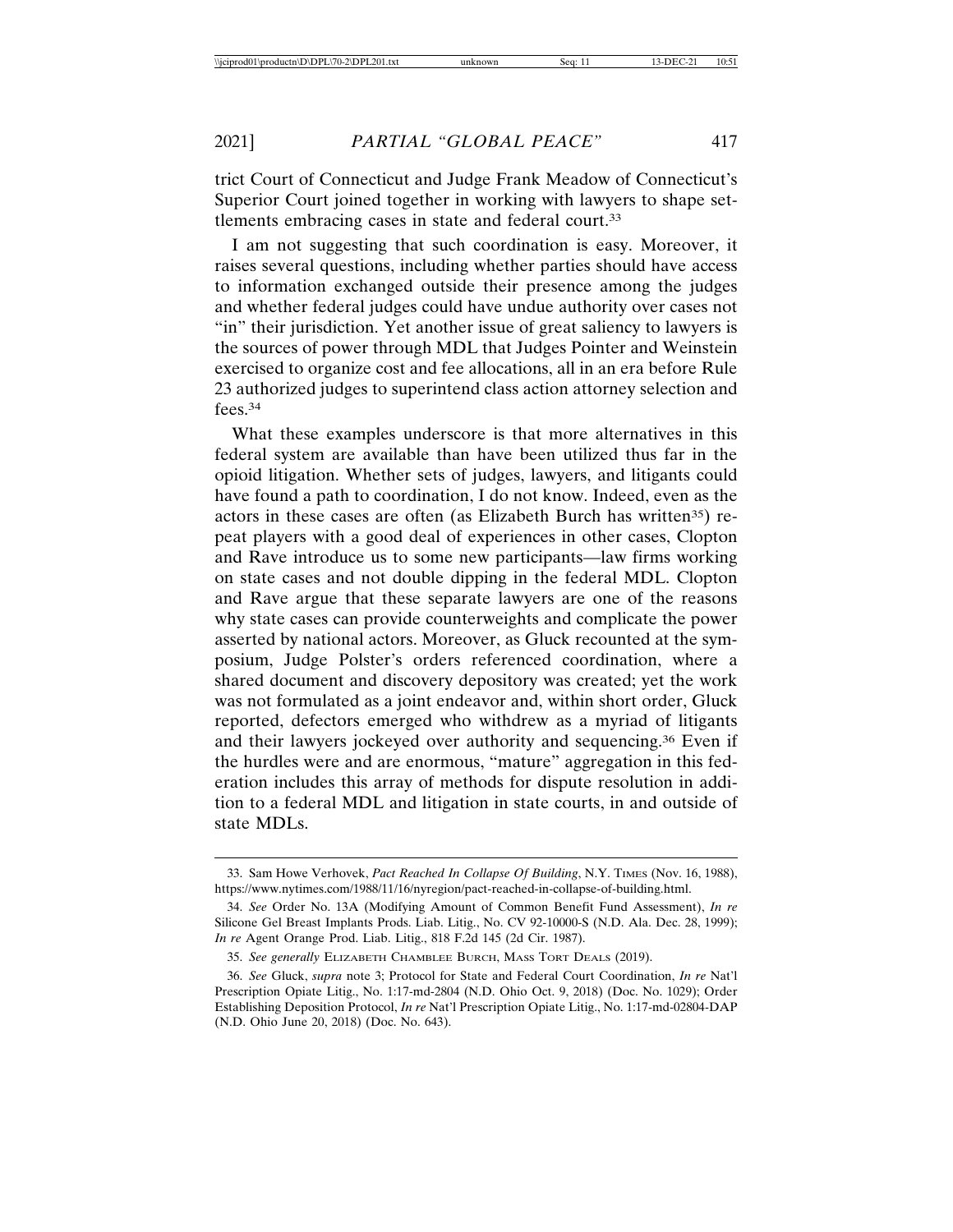My sixth comment is that, in addition to prompting questions about how to build in a broader repertoire in "mature" aggregation through experiments in joint venturing among subsets of judges, the Gluck and Clopton/Rave papers underscore an important aspect of federalism discourse that is not sufficiently appreciated. Many discussions of federations presume a singularity of entities—the federal government and the states. The U.S. Supreme Court supports that impression as it sometimes justifies judgments by invoking federalism, as if saying that word suffices to justify a given decision. At both a descriptive and a normative level, this framing is misguided.

Federalism is a way to organize governments in which subunits have degrees of autonomy and participation, even as the larger unit has authority in some instances to impose norms.37 But to think of the larger and smaller units as having fixed interests is to miss the dynamic aspects of federations. If ever we needed a reminder, Gluck's account of the fissures among states and within any one state underscores that such jurisdictional "essentialism" does not work as a descriptive matter, nor is it normatively desirable.<sup>38</sup> Preferences are neither exogenous nor static but formed through interactive and multifaceted exchanges.

Furthermore, the autonomy in identification of interests by subunits is often overstated. To conceptualize states, cities, Indian tribes, and other subunits as lone rangers, in *sui generis* acts of self-rule, is to miss that their lawmaking, even when claimed to be constitutive of a particular locality's identity, is embedded in and related to translocal and transnational social movements. Agreements across subunits within a given federation (sometimes termed "horizontal federalism"39) are increasingly commonplace, as are translocal-transnational accords in which subunits of more than one federation co-venture with each other across national boundaries.

The infrastructure that predated opioid litigation includes national private organizations of public actors—for example, the U.S. Conference of Mayors, the National League of Cities, the National Association of Attorneys General, and many more. These translocal

<sup>37.</sup> The literature is of course vast. One cross-national overview of the constituent elements of federalism comes from Andreas Auer, *The Constitutional Scheme of Federalism*, 13 J. EUR. PUB. POL'Y 419 (2005).

<sup>38.</sup> *See* Gluck, *supra* note 3. *See also* Judith Resnik, *Federalism(s)' Forms and Norms: Contesting Rights, De-essentializing Jurisdictional Divides, and Temporizing Accommodations*, 55 NOMOS: FEDERALISM & SUBSIDIARITY 363 (2014).

<sup>39.</sup> *See, e.g.*, Gillian E. Metzger, *Congress, Article IV, and Interstate Relations*, 120 HARV. L. REV. 1468 (2007); Lynn A. Baker, *Putting the Safeguards Back into the Political Safeguards of Federalism*, 46 VILL. L. REV. 951, 956, 961–66 (2001).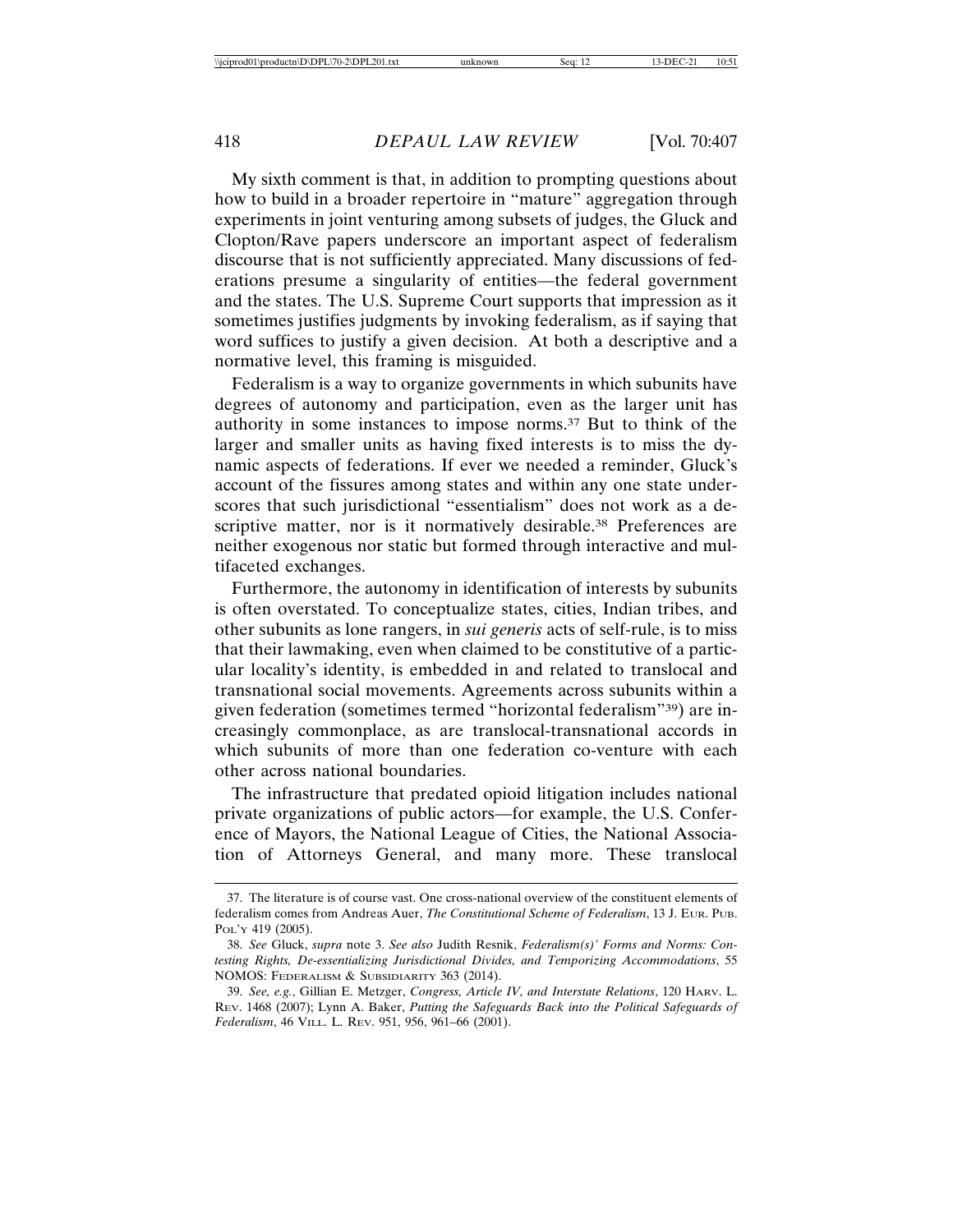organizations of governmental actors (TOGAs) gain power because their membership is linked to particular public positions held.40 TOGAs are both norm entrepreneurs and information distributors. They are paralleled by associations of private actors, such as a variety of specialized bars and organizations, often going under the term "special interest groups."

Opioid litigation is a case study of why a flat account of federalism—that presumes it has a singular normative content, that state interests can be readily aggregated, and that national interests are fixed—misses the mark. Indeed, even as opioid litigation is claimed to be distinctive, on this dimension it is familiar. In major "federalism" cases in the U.S. Supreme Court—from *United States v. Lopez* and *United States v. Morrison* to *Obergefell v. Hodges*—states and subunits filed amici briefs on opposing sides.<sup>41</sup> Thus, when in each instance, the Court reported that its decision was influenced by federalism, the Justices in the majorities were choosing which of those competing claims about federalism to credit.42

Throughout the history of the United States, and likely true in other federations, power has not moved only in one direction; rather it can flow back and forth as well as diagonally. Moreover, the resolutions produced by institutional mediators (be they courts or other branches of government, political parties, or private sector actors) are frequently temporizing, as contestation and negotiations continue despite (and sometimes because of) court rulings or agreements. As a result, what seems to have been settled through constitutional adjudication or political negotiations may be reconfigured. This production and reproduction of conflict is why I used the term "partial peace" in the title of this commentary.

I have thus far focused on the lessons to be gleaned from opioid litigation about class (as in economic strata) in courts, about aggregation as a key kind of subsidy, about the uses and abuses of information, and about the interactions among court systems within the federal system of the United States. I close by examining how the opioid litigation provides reasons to be skeptical about the desirability

<sup>40.</sup> Judith Resnik, Joshua Civin & Joseph Frueh, *Ratifying Kyoto at the Local Level: Sovereigntism, Federalism, and Translocal Organizations of Government Actors (TOGAs)*, 50 ARIZ. L. REV. 709, 731–32, 740–58 (2008) (discussing more of these organizations and their agendas).

<sup>41.</sup> United States v. Lopez, 514 U.S. 549 (1995); United States v. Morrison, 529 U.S. 598 (2000); Obergefell v. Hodges, 576 U.S. 644 (2015).

<sup>42.</sup> Judith Resnik, *Judging Methods of Mediating Conflicts: Recognizing and Accommodating Differences in Pluralist Legal Regimes*, *in* JUDICIAL POWER: HOW CONSTITUTIONAL COURTS AF-FECT POLITICAL TRANSFORMATIONS 250 (Christine Landfried ed., 2019).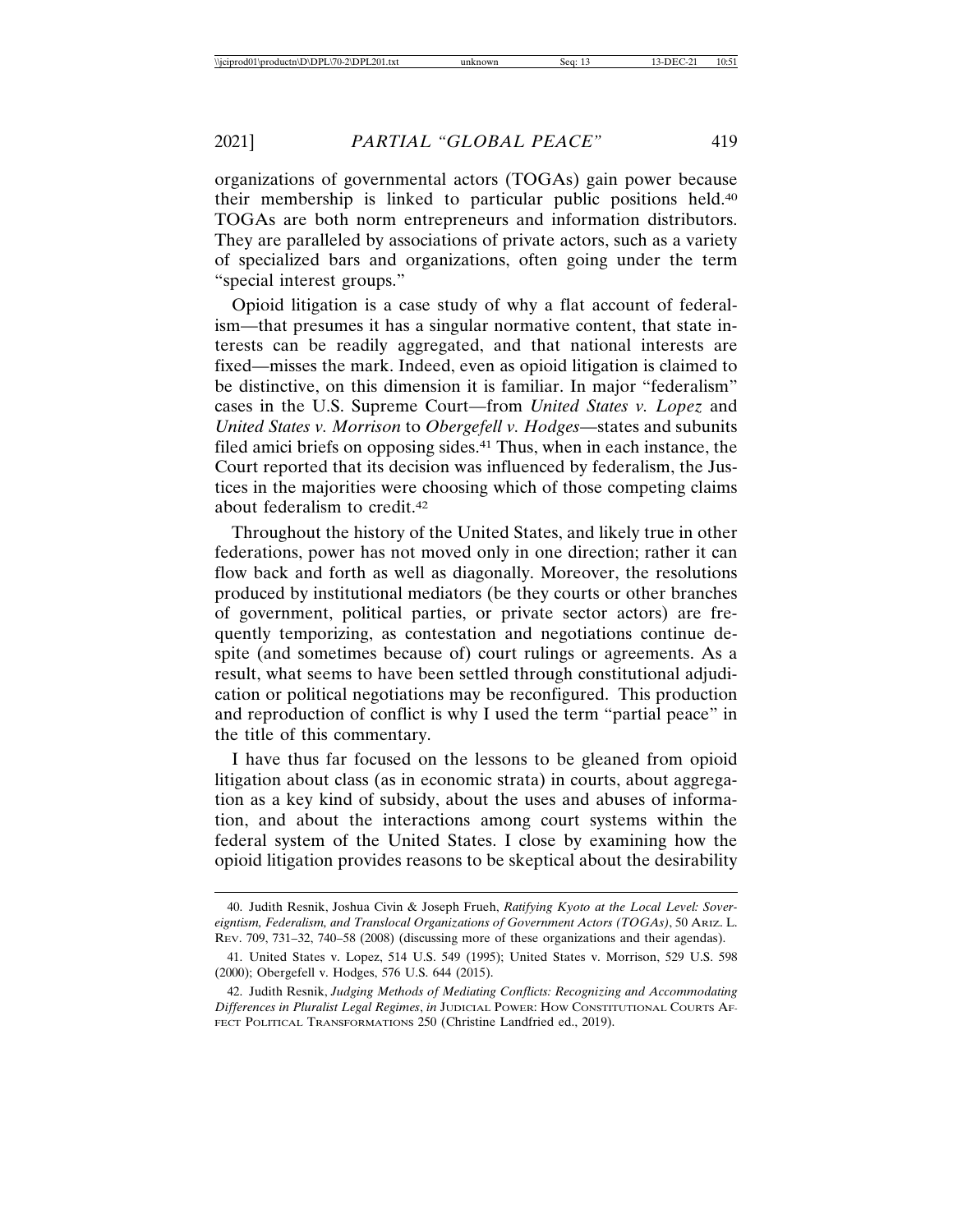of questing for forms of "global peace" that depend on court judgments and settlements having broad preclusive impact.

To explain, I draw on an argument I made in *Reorienting the Process Due*, written for a symposium that marked the 50th anniversary of the 1966 amendments to the class action rule.43 As I explained there, we have learned through the maturity of aggregation requires rethinking the structure that Rule 23 created in 1966 for class actions. When inventing that rubric, the drafters worried about the legitimacy of representative actions. For them, "homogeneity of interests" was the touchstone,<sup>44</sup> and their examples included customers overcharged by a utility and children in segregated schools.

Confident in the ability of judges to identify when interests were sufficiently aligned to permit group-based litigation, the drafters outlined how judges ought to assess requests for certification at the outset (under Rule 23 (a) and (b)) and then for settlement under 23 (e), when the drafters required judges to reaffirm the propriety of class treatment. That two-step template recognized that the interests of individuals grouped through aggregation were not necessarily fixed over the lifespan of a litigation. The 1966 Rule 23 therefore required judges to interrogate the homogeneity of interests at the time of certification and then to return to that question at settlement. That is the "twostep" process that I referenced in the abstract of this essay.

Amendments in 2003 expanded the role of judges at certification and at settlement by charging them with appointing counsel for the class, by outlining rules for the award of attorneys' fees, and by enlarging the possibilities for interlocutory appeals.45 A robust body of law from district and appellate courts bears testament to courts' efforts to discharge these obligations. Amendments in 2018 again wrote

<sup>43.</sup> Judith Resnik, *Reorienting the Process Due: Using Jurisdiction to Forge Post-Settlement Relationships Among Litigants, Courts, and the Public in Class and Other Aggregate Litigation*, 92 N.Y.U. L. REV. 1017, 1017–18, 1020–22 (2017).

<sup>44. (</sup>Preliminary Memorandum) Modifications of the Provisions for Class Actions, appended to Tentative Proposal to Modify Provisions Governing Class Actions—Rule 23, at EE-11 n.5 (dated in Congressional Information Services (CIS) compilation as May 28–30, 1962), at CIS No. CI-6309–44. The memorandum was referenced in a related memo, "Class Actions—Some Further Thoughts," which has a handwritten note "August 1962," at its top; the Further Thoughts memo noted that the Modifications memo had been provided in advance of the May 28–29, 1962 meeting of the Advisory Committee of Civil Rules, drafting Rule 23. *See* Class Actions—Some Further Thoughts 1 (Aug. 1962), from the papers of Professor Kaplan archived in the Historical and Special Collections of the Harvard Law Library, at Box 75, folder 5 in the Benjamin Kaplan Papers, 1939–2010, at the Historical and Special Collections of the Harvard Law Library (copies on file with the author).

<sup>45.</sup> *See* FED. R. CIV. P. 23(f)–(h).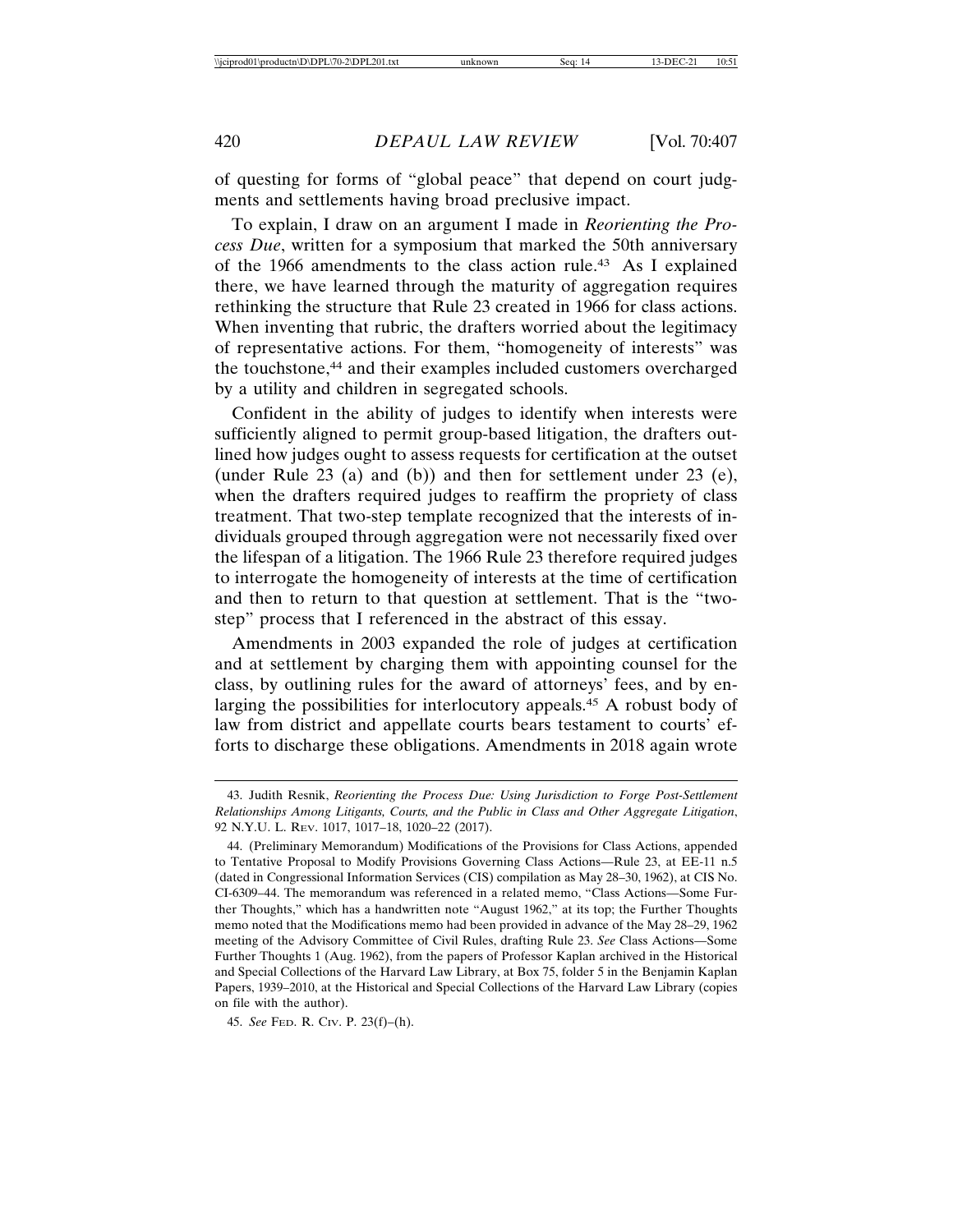more detail into the contours of oversight at settlement.46 But Rule 23 falls silent thereafter. As currently drafted, the Rule places no obligations for judges to oversee the remedies provided through settlements, to deal with disputes that may arise, or to require public accountings for what transpires.47

Opioid litigation is a powerful example of why "homogeneity of interests" is not a term that captures the lived experiences of the many plaintiffs, what they want for the future, or how that future will play out. The problems are not only how much money to allocate to whom but also how to generate remedies in a diverse country and within states, municipalities, counties, and Indian tribes, and in urban and rural settings with vastly different healthcare facilities and resources, density of population, and wealth.

Through their power to delineate aggregates and bring litigants together in multi-party litigation, courts set the boundaries of negotiations and of trials. Judges hold the power to issue judgments that are binding, and judges can use their authority to build into those settlements and judgments opportunities for oversight and the possibility of reconsideration. Illustrations in the contemporary world of decisions that are binding but do not close off future discussions in court come from family law. Rulings on child custody and on support are based on the age of children and family circumstances, which can change, and hence, parties can return to court for adjustments and reconsideration. On the criminal side, the writ of habeas corpus recognizes the potential (rare under current doctrine and statutes) that judges need to revisit convictions and sentences. Civil rights injunctions are another example as the U.S. Supreme Court has crafted a distinctive approach to modification of injunctions,48 and Congress has built into prison conditions litigation end points and the possibility of reconsideration.49

Those examples serve as reminders that preclusion of subsequent litigation is a legally crafted doctrine that can be reconfigured to respond to the needs of particular kinds of litigants, and it varies with

<sup>46.</sup> *See* FED. R. CIV. P. 23(e)(2)(ii), as amended in 2018 to provide a list of factors to consider for evaluating settlements and including "the effectiveness of any proposed method of distributing relief to the class, including the method of processing class-member claims . . ."

<sup>47.</sup> Some districts do make reference to these issues in their local rules. *See, e.g.*, *Procedural Guidance for Class Action Settlements*, U.S. DIST. CT. N. DIST. CA., https:// www.cand.uscourts.gov/ClassActionSettlementGuidance (last updated Dec. 5, 2018).

<sup>48.</sup> *See* Rufo v. Inmates of Suffolk Cty. Jail, 502 U.S. 367, 398 (1992); Horne v. Flores, 577 U.S. 433, 471–72 (2009).

<sup>49.</sup> Prison Litigation Reform Act, Pub. L. No. 104-134, § 801 (codified at 42 U.S.C. § 1997e (2012)).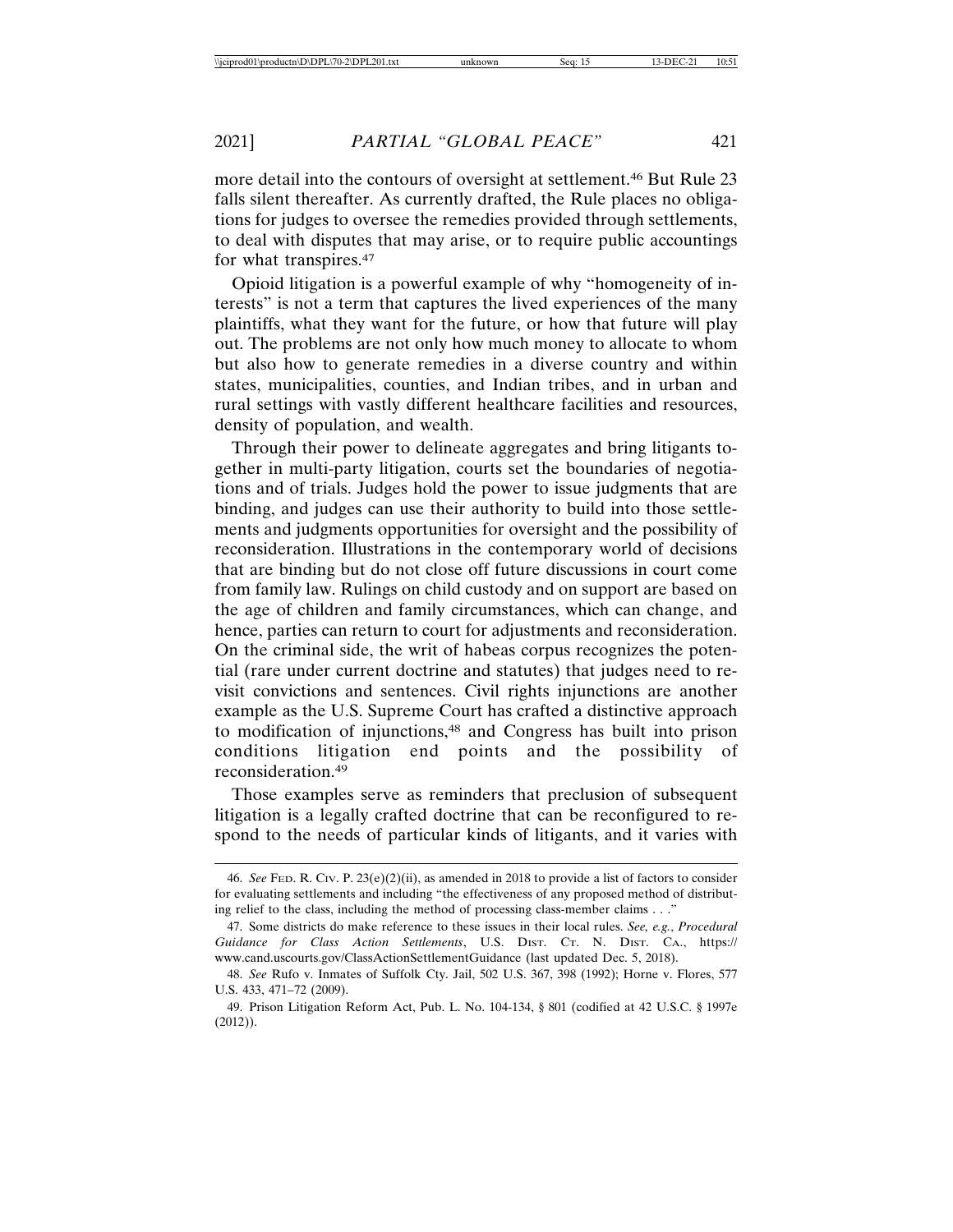subject matters. Further, while not often part of the current discussion of class actions, in the early 1960s, the drafters of Rule 23 considered not making all determinations final. Rather, they debated whether that rule ought to require notice (or not) to those affected and whether it could bind one side and preclude only the defendant in a class action from subsequently contesting the first ruling.50

Indeed, in the 1940s, after Congress created a means to bring a representative action under the Fair Labor Standards Act (FLSA),<sup>51</sup> federal judges required individuals to intervene (through filing letters or otherwise) because those lower courts thought they had to; their opinions explain that they assumed it would be unconstitutional to bind people who had not personally acknowledged that they wanted to be represented by the employees who had stepped forward.52 In contrast, since 1966, we have taken for granted the proposition that courts have the capacity to bind absentee plaintiffs if judges certify the representation to be adequate and if notice was provided to at least a subset of those to be bound.<sup>53</sup>

What the framers of Rule 23 did not focus on is what happens once settlements are entered in the classes that they licensed. What we have learned from more than six decades of aggregation through class actions and MDLs is that it is not "over" when it is "over." Settlements do not end cases for aggregates because most remedies have long tails. This proposition is familiar to those focused on civil rights and prisoner class actions, which regularly rely on special masters and compliance monitors and on trips to court to implement or to modify decrees.

Parallels to the post-decision litigation in structural public law litigation exist in cases ending with monetary relief, as a variety of postdecision actors are needed to put remedies into place. Judges have sprouted a host of auxiliary personnel with a range of titles such as monitors, masters, and escrow agents as well authorized specially-designed claims facilities. Yet their work has been subjected to less pub-

<sup>50.</sup> *See* Resnik, "*Vital" State Interests*, *supra* note 9, at 1793 (explaining in detail the memos exchanged discussing whether to bind absentees).

<sup>51.</sup> Fair Labor Standards Act of 1938, Pub. L. No. 75-718 §16(b), 52 Stat. 1060, 1069 (codified as amended at 29 U.S.C. §§ 201–19).

<sup>52.</sup> *See, e.g.*, Wright v. U.S. Rubber Co., 69 F. Supp. 621, 624 (S.D. Iowa 1946); Shain v. Armour & Co., 40 F. Supp. 488, 490 (W.D. Ky. 1941). *See* Resnik, *"Vital" State Interests*, *supra* note 9, at 1785–86.

<sup>53.</sup> A few dissenters, arguing that class actions raise due process problems, exist. *See, e.g.*, MARTIN H. REDISH, WHOLESALE JUSTICE: CONSTITUTIONAL DEMOCRACY AND THE PROBLEM OF THE CLASS ACTION LAWSUIT 5–8 (2009); Martin H. Redish, *The Liberal Case Against the Modern Class Action*, 73 VAND. L. REV. 1127 (2020).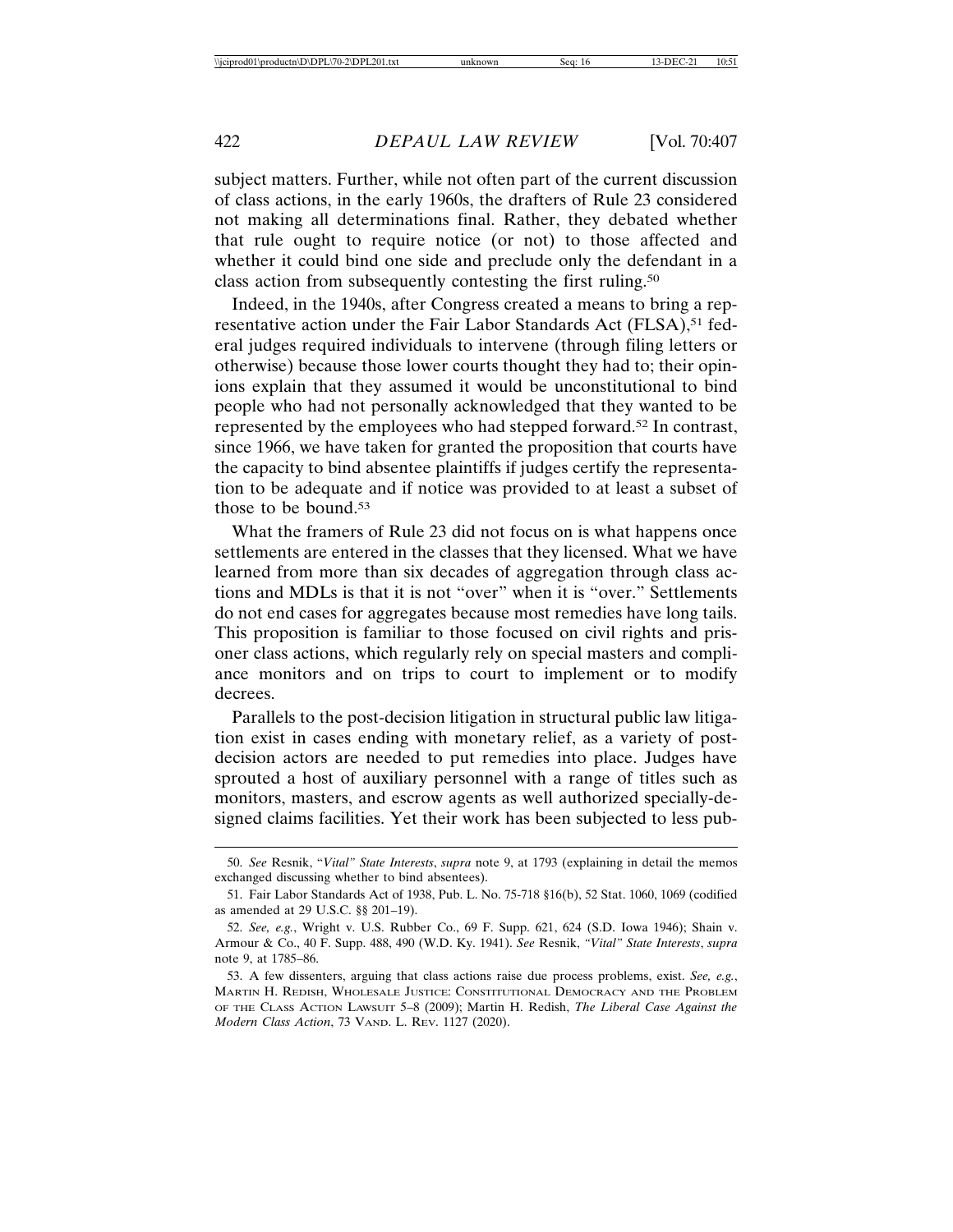lic scrutiny than in the civil rights injunction context. One reason is that defendants seeking economic closure have few incentives to raise questions about the distribution of remedies. In some cases, only small subsets of plaintiffs recoup, either because of a lack of information, or the time and effort required to do so are greater than the likely recovery or that the information demanded to receive payment is not easily available. Yet not all of the difficulties that could occur in disbursement may be understood at the time that settlements are crafted and approved.

In her comments, Abbe Gluck pointed out the many health problems that stem from opioid use and the need to attend to them. Remedies in terms of money need to address not only the amount paid but also at what intervals and, when paid to aggregates such as localities, whether any methods to organize how the funds are spent should be built into agreements. When opioid cases are adjudicated or settled, remedies will have to be structured to respond. Again, illustrations come from prior mass torts. For example, heart valve product defect lawsuits resulted for a time in medical monitoring remedies.<sup>54</sup> The *Agent Orange* settlement included some social services for veterans.55

In terms of imposing duties on plaintiffs' counsel to do post-settlement distribution work, the Honorable Vince Chhabria, sitting in the Northern District of California, provides an example of efforts to do so. In a few cases, he has structured an ongoing relationship between the litigants to the court. In a class action settlement brought by Lyft employees, Judge Chhabria required, as a condition of his approval of the settlement, a series of post-settlement accountings to be filed with the court.56 In one such order, plaintiffs' counsel was instructed to

<sup>54.</sup> For example, in one such case, the Eighth Circuit rejected a district court decision to create a subclass for medical monitoring. *See In re* St. Jude Med., Inc., 425 F.3d 1116, 1123 (8th Cir. 2005). Thereafter, the Eighth Circuit decertified the class. *See In re* St. Jude Med., Inc., 522 F.3d 836, 841–42 (8th Cir. 2008). *See generally* James A. Henderson, Jr. & Aaron D. Twerski, *Asbestos Litigation Gone Mad: Exposure-Based Recovery for Increased Risk, Mental Distress, and Medical Monitoring*, 53 S.C. L. REV. 815, 837 (2002); Kenneth S. Abraham, *Liability for Medical Monitoring and the Problem of Limits*, 88 VA. L. REV. 1975, 1976 (2002).

<sup>55.</sup> *In re* Agent Orange Prod. Liab. Litig., 597 F. Supp. 740, 859 (E.D.N.Y. 1984), *aff'd*, 818 F.2d 145, 174 (2d Cir. 1987).

<sup>56.</sup> *See* Order Requiring Notice of Completion of Duties, Cotter v. Lyft, Inc., No. 13-cv-04065- VC (N.D. Cal. April 6, 2018). The lawyers for the plaintiffs have submitted, and the court has approved, a Notice of Completion of Duties. *See* Order Approving Notice of Completion of Duties, Cotter v. Lyft, Inc., Case No. 13-cv-04065-VC (N.D. Cal. May 6, 2019) (Doc. No. 371). Judge Chhabria has also issued other related orders. *See* Related Case Order, Brunner v. Lyft, Inc., No. 19-cv-04808-WHA (N.D. Cal. Sept. 6, 2019) (Doc. No. 373); Related Case Order, Rogers v. Lyft, Inc., No. 20-cv-01938-YGR (N.D. Cal. Mar. 23, 2020) (Doc. No. 376); Related Case Order, Norton v. Lyft, Inc., No. 19-cv-02025-EMC (N.D. Cal. May 6, 2019) (Doc. No. 370).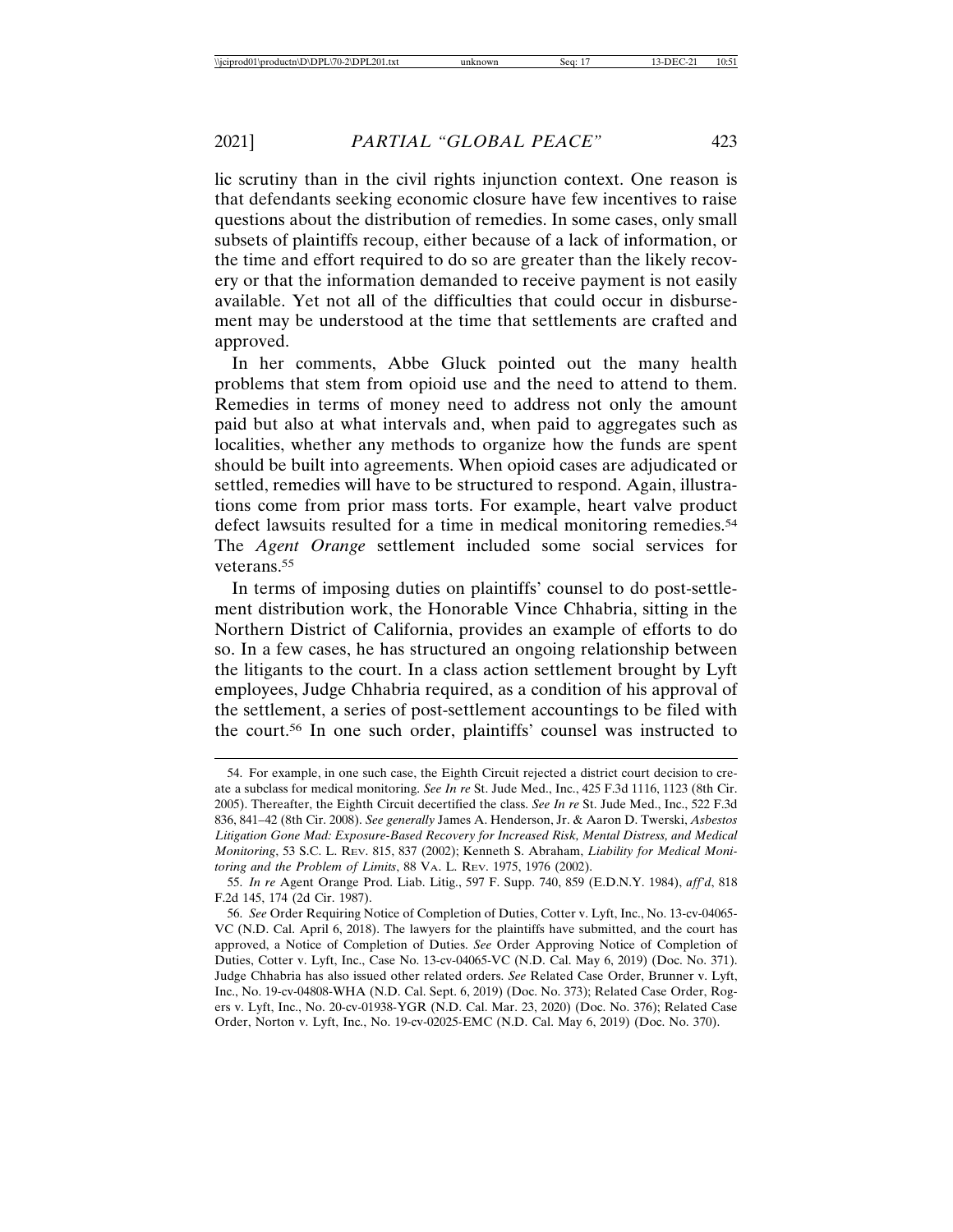provide the judge with a "notice of completion of duties," to be filed after the final distribution of payments, and to include the total amount distributed, the number of class members to whom payments were sent, the amounts paid, the checks cashed, and discussion of the issues that had arisen.<sup>57</sup> In another, dealing with a class of potentially more than three million people challenging the charges imposed for some fifteen years by Wells Fargo for opening unauthorized accounts, Judge Chhabria issued what was styled an "order granting final approval, service awards, and attorneys' fees" that approved the establishment of a \$142 million fund. That order directed that, "[w]ithout affecting the finality of this Judgment, the Court reserves jurisdiction over the Class Representatives, the Settlement Class, and Defendants as to all matters concerning the administration, consummation, and enforcement of the Settlement Agreement."58

Another example comes from *Sundquist v. Bank of America*, where a California bankruptcy judge awarded what Catherine Sharkey has described as "an eye-catching \$45 million in punitive damages against Bank of America for egregious misconduct directed at a couple in foreclosure proceedings, but, after awarding \$5 million to the couple, directed the remainder of the punitive award to entities that fight financial abuse and champion vulnerable victims."59 In short, through a variety of mechanisms, judges can require as part of the approval of multi-party settlements that mechanisms for monitoring, reporting, and opportunities for adjustments of remedies be put into place.

I have provided these illustrations to underscore that settlements of consumer and mass tort lawsuits involve a range of remedies that can be challenging to implement, and that during this third phase of aggre-

<sup>57.</sup> *Id.*

<sup>58.</sup> Jabbari v. Wells Fargo & Co., 2017 WL 5157608 (N.D. Cal. 2017); Revised Order Granting Final Approval of Class Action Settlement, Approving Service Awards, and Awarding Attorneys' Fees and Expenses ¶ 42, Jabbari v. Wells Fargo & Co., No. 15-cv-02159-VC (N.D. Cal. June 14, 2018), ECF No. 271. Moreover, the order stated:

The exclusion request submitted by the Navajo Nation shall be effective as to claims asserted in the Navajo Nation's own proprietary interests, but does not effectuate an exclusion of individual members of the Navajo Nation from the Settlement Class nor does it limit any *res judicata* effect this Judgment has on the claims the Navajo Nation has asserted, or may in the future assert, to protect the interests of members of the Navajo Nation . . . Indeed, to do so would infringe on the due process rights of the individual class members, who have the right to intelligently and individually choose whether to continue in a suit as class members.

*Id.* ¶ 21.

<sup>59.</sup> CATHERINE M. SHARKEY, PUNITIVE DAMAGES TRANSFORMED INTO SOCIETAL DAMAGES, IN PUNISHMENT AND PRIVATE LAW (Elise Bant, Wayne Courtney & Jeannie Paterson eds., 2021) (discussing Sundquist v. Bank of Am., N.A., 566 B.R. 563 (Bankr. E.D. Cal. 2017), *vacated in part sub. nom.*, *In re* Sundquist, 580 B.R. 536 (Bankr. E.D. Cal. 2018)).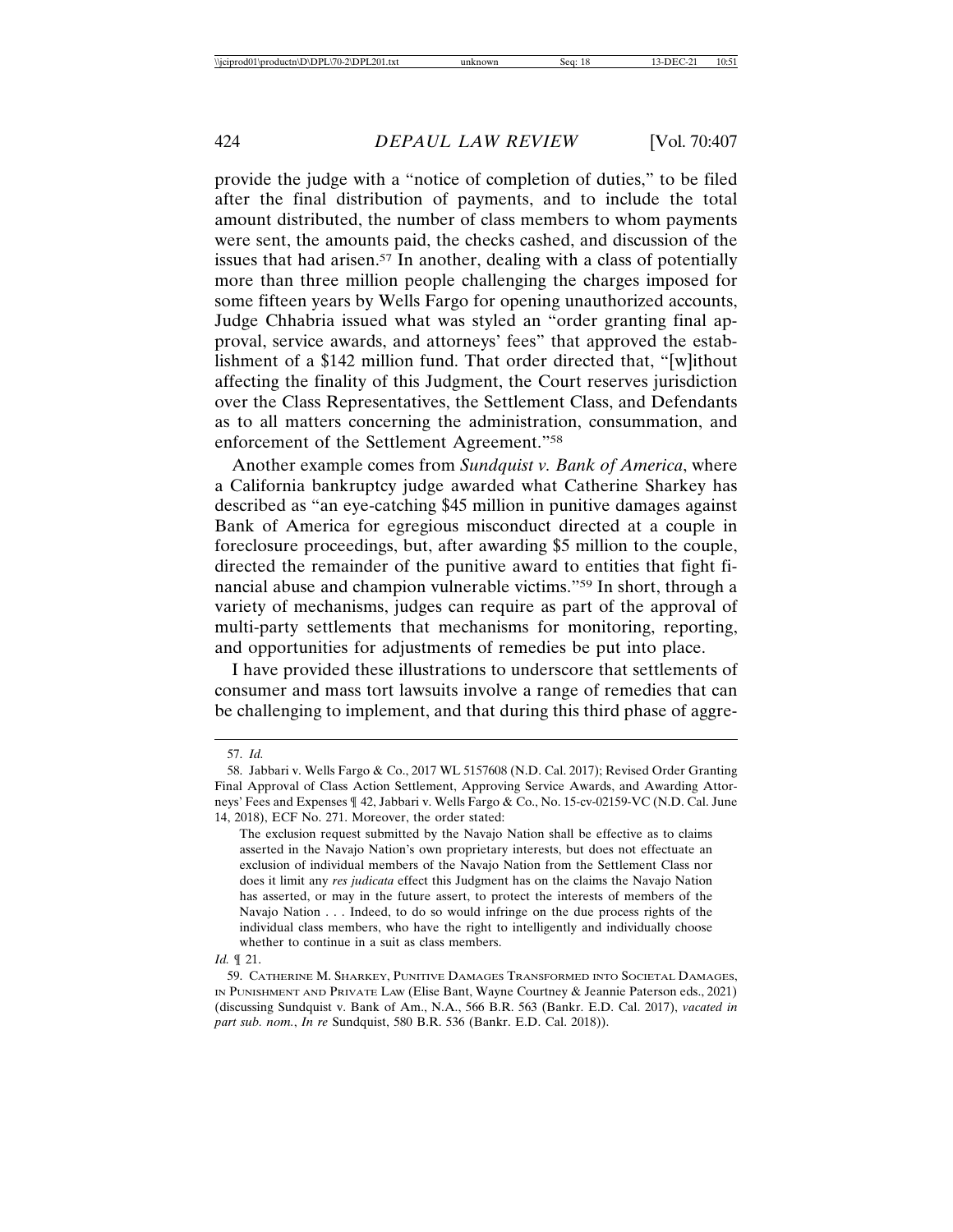gate litigation, new information may come to light after the lawsuit has, in only one sense, concluded. The question of the homogeneity of interests within an aggregate exists across the lifespan of aggregations, and that lifespan includes post-settlement implementation. Instead of using (as aggregation's critics propose $60$ ) some of these difficulties of implementation, the emergence of conflicts, and low claims rates in certain cases as the bases on which to preclude class certification, aggregate settlements need to build in acknowledgement of the complexities of making remedies effective.

Just as the class action rule aimed in the 1960s to provide crossplaintiff subsidies during the pre-judgment phases of litigation, the rule and practices under all forms of aggregation can be retooled to shape methods of generating group-based participatory rights and public debates during this third phase. Even if, as David Shapiro suggested, the class is best understood as "an entity" (rather than as an aggregation of individuals) before resolution, $61$  the issue of regrouping of interests (and sometimes of disaggregation) needs to be considered during the remedial phase to learn whether once homogenous and adequately represented interests diverge on the form relief takes.62 Moreover, whether discord emerges or not, court oversight is needed post-judgment to ensure distributional fairness and to facilitate public access to the processes and outcomes of these large-scale cases.

Doing so requires opening the door to post-resolution assessment (and sometimes readjustments) in court. Judges need to retain authority during this third remedial phase of aggregation and can do so expressly, as illustrated in my discussion of the Wells Fargo and Lyft settlements. The law of personal jurisdiction relies on defendants affirmatively affiliating with a forum; the law of post-settlement aggregation needs to build mechanisms to maintain affiliations between litigants and the courts, and to make such relationships part of the public practices of courts. The result would reflect the realities of distinctions among sets of individuals with overlapping, albeit not al-

<sup>60.</sup> Such arguments are analyzed in Geoffrey C. Shaw, *Class Ascertainability*, 124 YALE L.J. 2354 (2015).

<sup>61.</sup> David L. Shapiro, *Class Actions: The Class as Party and Client*, 73 NOTRE DAME L. REV. 913, 917 (1998).

<sup>62.</sup> The focus of this essay is on the United States. The use of aggregate litigation elsewhere includes examples of some forms of oversight. In Australia, distribution of funds pursuant to representative proceedings that are settled entail a court-approved settlement distribution plan—a settlement distribution scheme ("SDS"), and some courts have developed rules on oversight. *See* Rebecca Gilsenan & Michael Legg, *Australian Class Action Settlement Distribution Scheme Design—Deciding Who Gets What*, 38 U. QLD. L.J. 15, 15 (2019).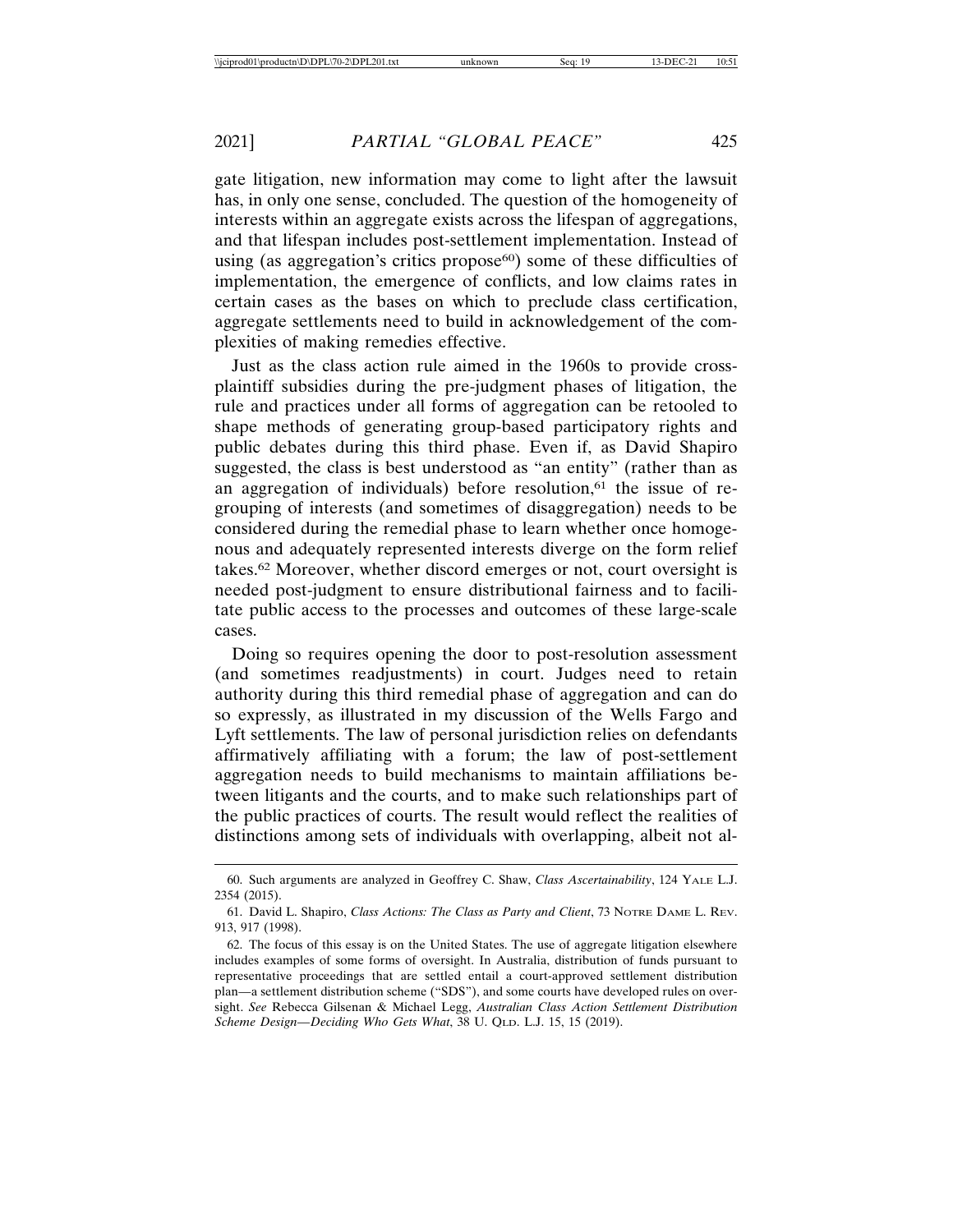ways homogenous, interests. Litigation systems bundle them together because, as one English jurist described more than a century ago, it was "better to go as far as possible toward justice than to deny it altogether."63

An elaboration of this third phase of aggregate litigation would respond to the pragmatic needs that have always driven class action design. It would also reflect the substantive due process concerns found in the recent law of personal jurisdiction about how to make courts into "homes" for litigants.64 Structuring law and settlements to generate connectedness for absent litigants throughout the phases of class actions underscore the interdependencies of litigants across the jurisdictions within the federation.

Therefore, instead of aspiring for "global peace," the parties and the court ought to acknowledge what is an impressive achievement obtaining "partial peace," even as information remains insufficient to close the door on all kinds of reconsideration, in terms of the forms of relief provided, its recipients, and its allocation. Post-settlement disagreements would therefore not be "collateral to" but part of the initial litigation. Many parameters of an agreement can be set but not sealed as aggregations end their second phase.

In terms of concerns about spawning "multiple bites at the litigatory apple" (as the D.C. Circuit raised when fashioning a common law doctrine of virtual representation65), the Supreme Court's *Taylor v. Sturgell* decision (reversing that ruling) provides a model of inquiry into the identity of interests between any new claimants and the original litigants.66 The certification of the adequacy of representation at a class action's inception, consolidation, or via MDL treatment would create presumptions that the results achieved in a settlement should

65. Taylor v. Blakey, 490 F.3d 965, 975 (D.C. Cir. 2007) (internal quotation marks omitted), *rev'd sub nom.*, Taylor v. Sturgell 553 U.S. 880 (2008).

66. The Court there refused a federal common law rule that would have added new grounds for preclusion. Instead, it reiterated its adherence to the "fundamental nature of the general rule that a litigant is not bound by a judgment to which she was not a party." *Sturgell*, 553 U.S. at 898. The Court imposed parameters on the permissible forms of preclusion: preclusion can only occur if "at a minimum . . . [t]he interests of the nonparty and her representative are aligned" and "either the party understood herself to be acting in a representative capacity or the original court took care to protect the interests of the nonparty." *Id.* at 900.

<sup>63.</sup> Duke of Bedford v. Ellis [1901] AC 1, 8 HL. Chafee discussed this case in his book. *See* ZECHARIAH CHAFEE, JR., SOME PROBLEMS OF EQUITY 215–16 (1950).

<sup>64.</sup> *See, e.g.*, Bristol-Myers Squibb Co. v. Super. Ct. Cal., 137 S. Ct. 1773, 1776 (2017); Daimler AG v. Bauman, 571 U.S. 117, 126 (2014); Goodyear Dunlop Tires Operations, S.A. v. Brown, 564 U.S. 915, 919 (2011); BNSF Ry. Co. v. Tyrrell, 137 S. Ct. 1549, 1559 (2017); RJR Nabisco, Inc. v. European Cmty*.*, 136 S. Ct. 2090, 2115 (2016) (Ginsburg, J., dissenting); Jesner v. Arab Bank, PLC, 138 S. Ct. 1386, 1430 (2018) (Sotomayor, J., dissenting). *See generally* Richard D. Freer, *Some Specific Concerns with the New General Jurisdiction*, 15 NEV. L.J. 1161, 1166 (2015).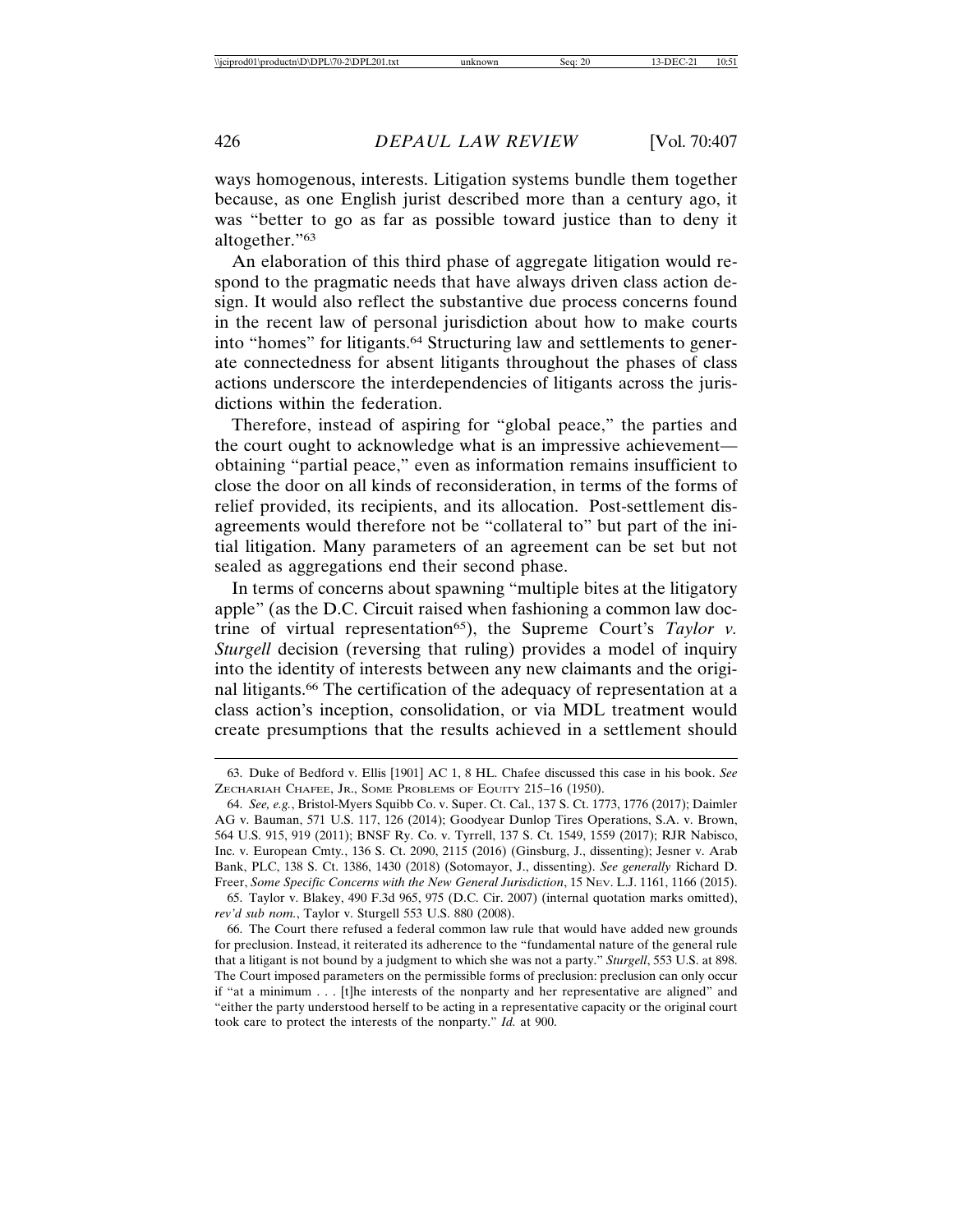remain in place. Yet that settlement ought not to be read as flatly preclusive if new issues emerge after settlement that require adjudication.<sup>67</sup>

Courts approving settlements should be seen as an aggregate's home base, exercising jurisdiction "by necessity"<sup>68</sup> that permits litigants to return post-settlement as part of—rather than collateral to the original litigation. Thus, class and other aggregate settlements would include notice to absentees of their right to proceed in public if they can identify structural concerns. Doing so ought not to be viewed as noxious "multiple bites at the litigatory apple,"69 but as occasions to address whether the judgment of a settlement as fair, just, and adequate that was made when the case was settled withstands subsequent developments or whether adjustments are needed to implement the remedies.

To make this third phase workable, the incentives of the parties, the lawyers, and the judges need to be addressed. At the outset, I cited the high number of unrepresented civil litigants. Those statistics are reminders that procedural aspirations need to be accompanied by resources to use them. Work during this third phase needs to recognize whether efficient modes of distribution exist and how to create incentives for all the lawyers to remain actively involved.

For example, judges using MDL as well as class actions could commend that, in appropriate cases, they meet regularly (and presumptively on the record) after settlements have been approved with all the parties' lawyers to learn about barriers to recovery. Further, judges could refuse to endorse settlements that do not entail set-aside funds to pay the time of plaintiffs' lawyers for implementation work, unless defendants use their best efforts to implement remedies.

The relevant lawyers are not only those on the leadership team for the aggregation but also individually retained plaintiffs' attorneys filing the cases initially (IRPAs, as Dennis Curtis, Deborah Hensler, and I once called them70). When IRPAs are involved and if individualized

<sup>67.</sup> Another exemplar comes from Rule 60(b) of the Federal Rules of Civil Procedure, providing that when new information that "with reasonable diligence could not have been discovered" at the relevant time (here settlement, rather than trial), judges may provide some form of relief from judgment. FED. R. CIV. P.  $60(b)(2)$ .

<sup>68.</sup> *See* George B. Fraser, Jr., *Jurisdiction by Necessity—An Analysis of the* Mullane *Case*, 100 U. PA. L. REV. 305, 319 (1951).

<sup>69.</sup> Taylor v. Blakey, 490 F.3d 965, 975 (D.C. Cir. 2007) (internal quotation marks omitted), *rev'd sub nom.*, Taylor v. Sturgell, 553 U.S. 880 (2008).

<sup>70.</sup> Judith Resnik, Dennis E. Curtis, & Deborah R. Hensler, *Individuals Within the Aggregate: Relationships, Representation, and Fees*, 71 N.Y.U. L. REV. 296, 300 (1996). *See, e.g.*, *In re* Thirteen Appeals Arising Out of the San Juan Dupont Plaza Hotel Fire Litig., 56 F.3d 295, 300 (1st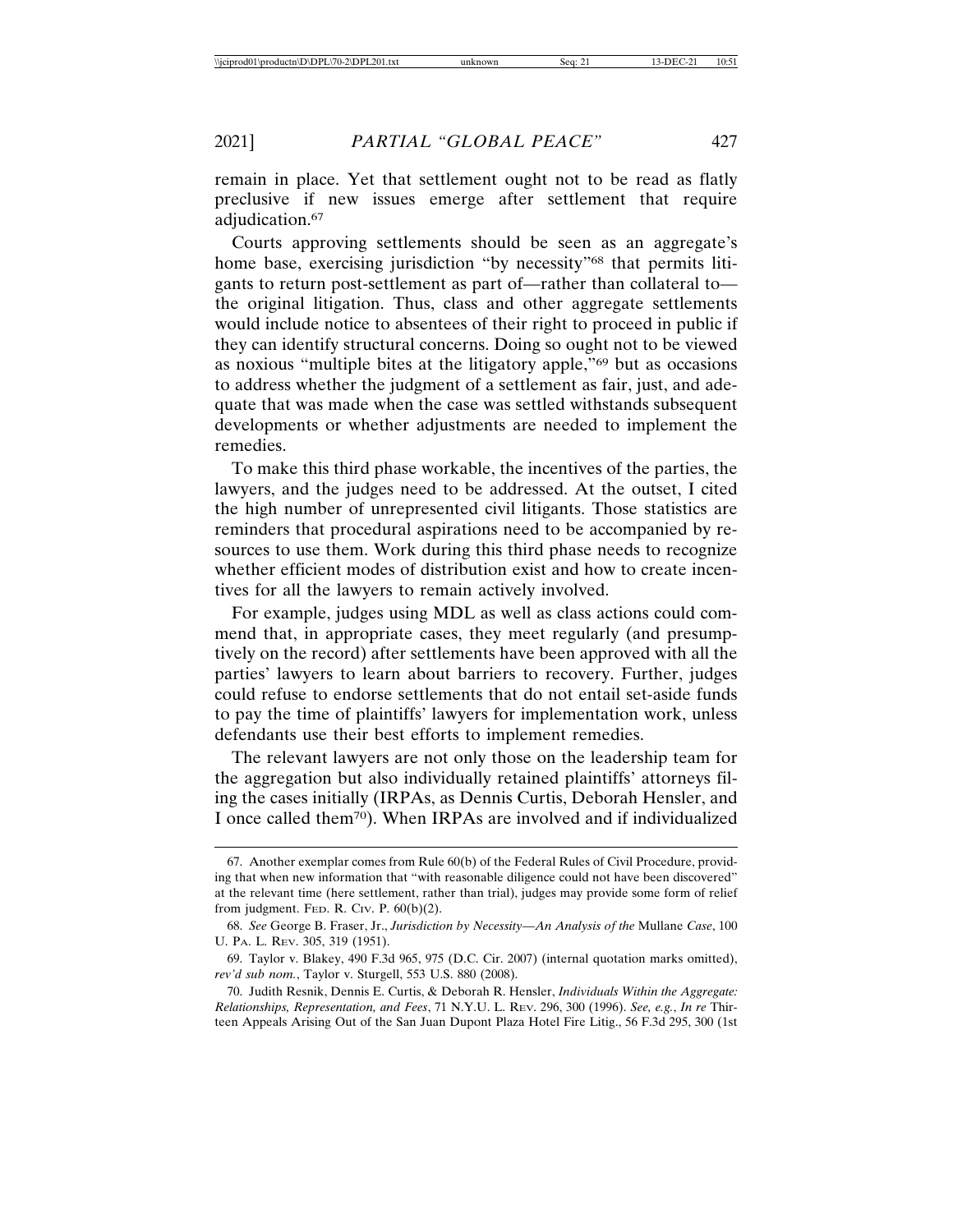work is needed,<sup>71</sup> structured fee awards could link payments to IRPAs for client-centered work done to implement remedies. In short, rather than assume that the delineation between the aggregate as an "entity" or a combination of individuals remains stable over a litigation's lifespan, the frame may shift. The "entity" approach may dominate presettlement and dis-aggregation may be needed to create more individualization after settlement.

Another set of lawyers not sufficiently in focus are those representing defendants, presumed to walk away after the settlement parameters have been approved or a court-ordered remedy announced. Instead of seeing implementation as solely the province of plaintiffs' lawyers, courts can fashion obligations for defendants to cooperate and, when possible, lower transaction costs of distribution. Post-settlement accountings could come from defendants as well as plaintiffs, again to reflect the ongoing activities during the third phase.

Before closing, I need to address what I see to be the good to be produced by the potential for more disputes and more work for courts and lawyers. The under-documented and under-regulated set of interactions among lawyers, clients, court-authorized auxiliary personnel, and sometimes judges need to be brought within the fold of the mix of constitutional values and common decency that animated the drafting of the original Rule 23, the 1966 revisions, and MDLs. Distributional debates inside a claims resolution system should not be left to the private decision-makers authorized under such settlements without a subsequent opportunity for a return to public courts.

Furthermore, and to return to the concerns that animate Lahav and Burch's article, due process property rights are not the only relevant constitutional touchstone. A line of cases recognizes a First Amendment right to have access to government proceedings from criminal to civil litigation.72 Yet, lower courts have debated, for example, whether reports by monitors appointed to oversee injunctions are "judicial

Cir. 1995); *In re* Nineteen Appeals Arising Out of San Juan Dupont Plaza Hotel Fire Litig., 982 F.2d 603, 605 (1st Cir. 1992).

<sup>71.</sup> *See* Order Denying Non-Class Counsel's Motions for Attorneys' Fees at 1, *In re* Volkswagen "Clean Diesel" Mktg., Sales Practices, & Prods. Liab. Litig., 2017 WL 1474312 (N.D. Cal. Apr. 24, 2017). Judge Charles Breyer denied "244 motions for attorneys' fees and costs filed by attorneys who did not serve as Class Counsel . . . [b]ecause Volkswagen did not agree to pay these fees and costs as part of the Settlement, and because Non-Class Counsel have not offered evidence that their services benefited the *class*, as opposed to their individual clients." *Id.* Such lawyers could, of course, recoup fees from individual clients with whom they had retainers. *Id.*

<sup>72.</sup> *See, e.g.*, Delaware Coal. for Open Gov't, Inc. v. Strine, 733 F.3d 510, 521 (3d Cir. 2013), *cert. denied*, 572 U.S. 1029 (2014); N.Y. Civil Liberties Union v. N.Y. City Transit Auth., 684 F.3d 286, 297 (2d Cir. 2011).